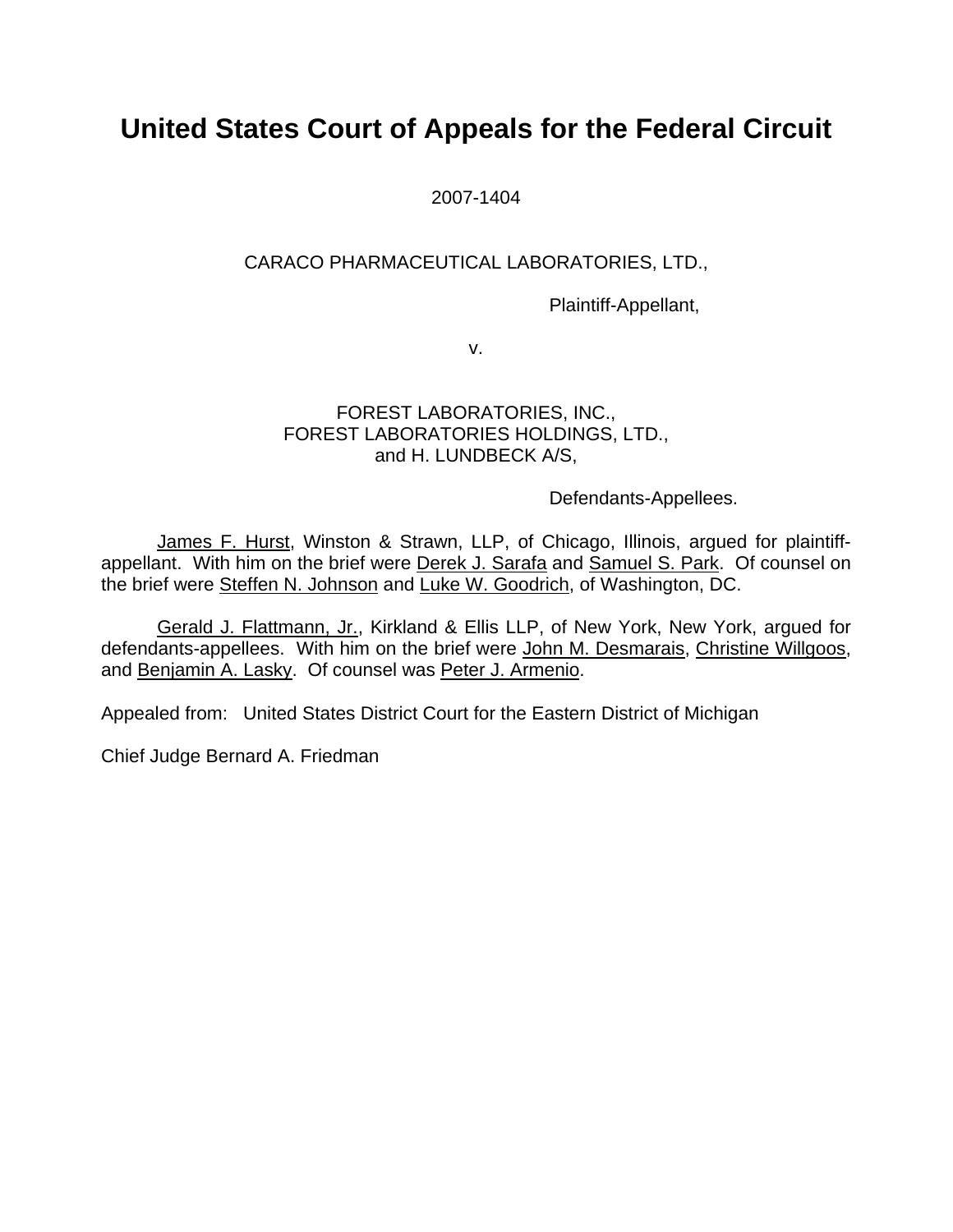# **United States Court of Appeals for the Federal Circuit**

2007-1404

# CARACO PHARMACEUTICAL LABORATORIES, LTD.,

Plaintiff-Appellant,

v.

# FOREST LABORATORIES, INC., FOREST LABORATORIES HOLDINGS, LTD., and H. LUNDBECK A/S,

Defendants-Appellees.

Appeal from the United States District Court for the Eastern District of Michigan in case no. 07-CV-10737, Chief Judge Bernard A. Friedman.

> DECIDED: April 1, 2008 \_\_\_\_\_\_\_\_\_\_\_\_\_\_\_\_\_\_\_\_\_\_\_\_\_\_\_

> \_\_\_\_\_\_\_\_\_\_\_\_\_\_\_\_\_\_\_\_\_\_\_\_\_\_\_

Before GAJARSA, Circuit Judge, FRIEDMAN, Senior Circuit Judge, and PROST, Circuit Judge.

Opinion for the court filed by Circuit Judge GAJARSA. Dissenting opinion filed by Circuit Judge FRIEDMAN.

GAJARSA, Circuit Judge.

This is an action brought under the Declaratory Judgment Act, 28 U.S.C. §§ 2201, 2202, and the provision of the Hatch-Waxman Act establishing civil actions for patent certainty, 21 U.S.C. § 355(j)(5)(C). Plaintiff-Appellant Caraco Pharmaceutical Laboratories, Ltd. ("Caraco") appeals a decision of the United States District Court for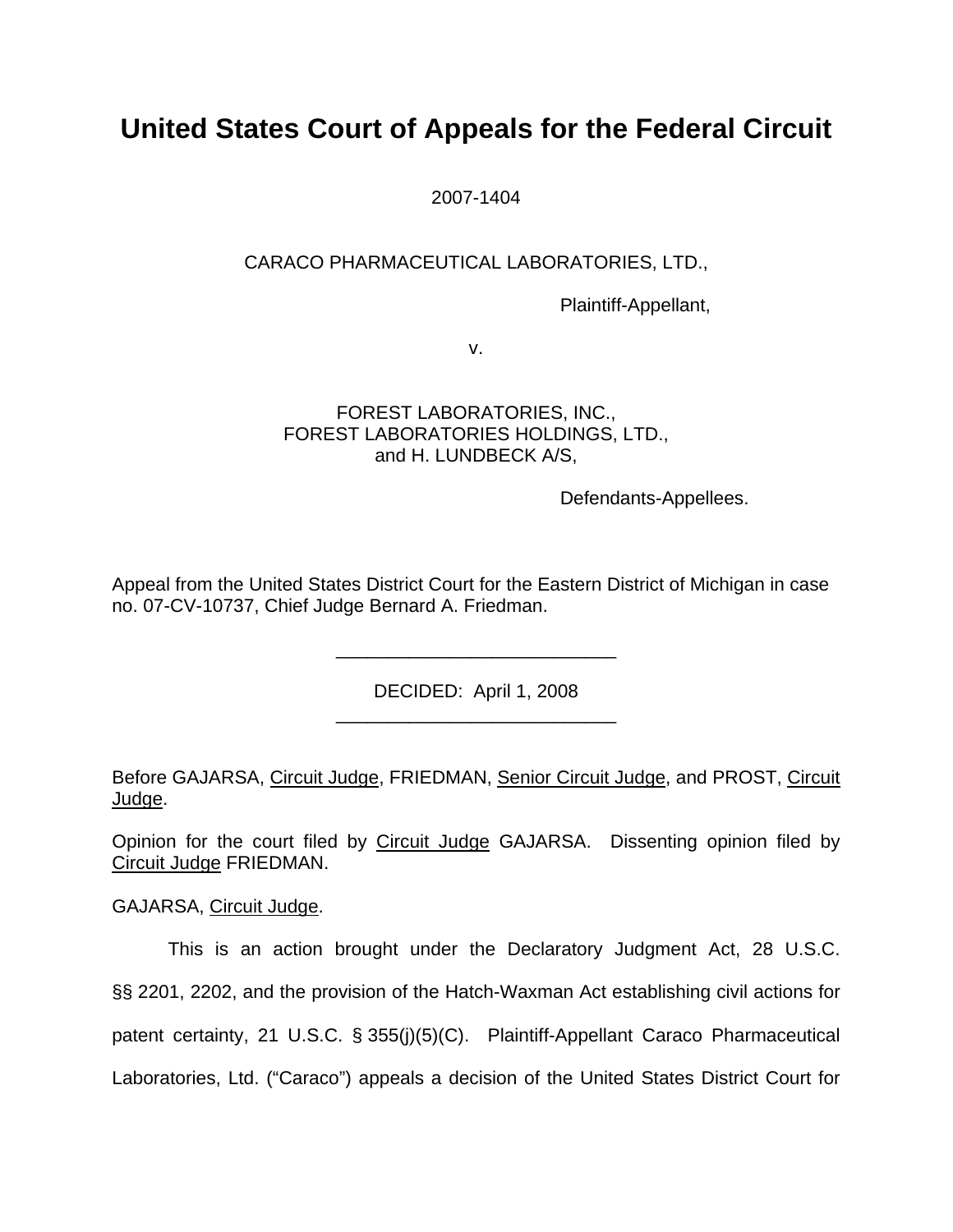the Eastern District of Michigan dismissing its declaratory judgment action for noninfringement against Defendants-Appellees Forest Laboratories, Inc., et al., ("Forest"). Caraco's action was dismissed for lack of Article III jurisdiction on the grounds that it had been rendered moot when Forest unilaterally granted Caraco a covenant not to sue for infringement of the patent-in-suit, U.S. Patent No. 6,916,941. However, in the context of the Hatch-Waxman framework, Forest's covenant not to sue did not eliminate the controversy between the parties. Accordingly, we hold that Caraco's declaratory judgment action presents a continuing Article III controversy, and reverse and remand for further proceedings.

#### **I. BACKGROUND**

This case arises under the Hatch-Waxman Act, $1$  which governs the Food and Drug Administration's ("FDA") approval of new and generic drugs.The goal of the Act is to "[strike] a balance between two competing policy interests: (1) inducing pioneering research and development of new drugs and (2) enabling competitors to bring low-cost, generic copies of those drugs to market." Andrx Pharms., Inc. v. Biovail Corp., 276 F.3d 1368, 1371 (Fed. Cir. 2002). The following five aspects of the Hatch-Waxman framework are relevant to this case.

First, a pioneering drug company must obtain FDA approval for its drug by submitting a New Drug Application ("NDA"). See 21 U.S.C. § 355(a), (b). As part of the NDA process, the drug company must inform the FDA of all patents covering its drug or

<span id="page-2-0"></span> <sup>1</sup> The Hatch-Waxman Act is the name commonly used to refer to the Drug Price Competition and Patent Term Restoration Act of 1984, Pub. L. No. 98-417, 98 Stat. 1585 (1984) (codified at 21 U.S.C. §§ 355, 360(cc) (2000), 35 U.S.C. §§ 156, 271, 282 (2000)), as amended by the Medicare Prescription Drug, Improvement, and Modernization Act of 2003, Pub. L. No. 108-173, 117 Stat. 2066 (2003).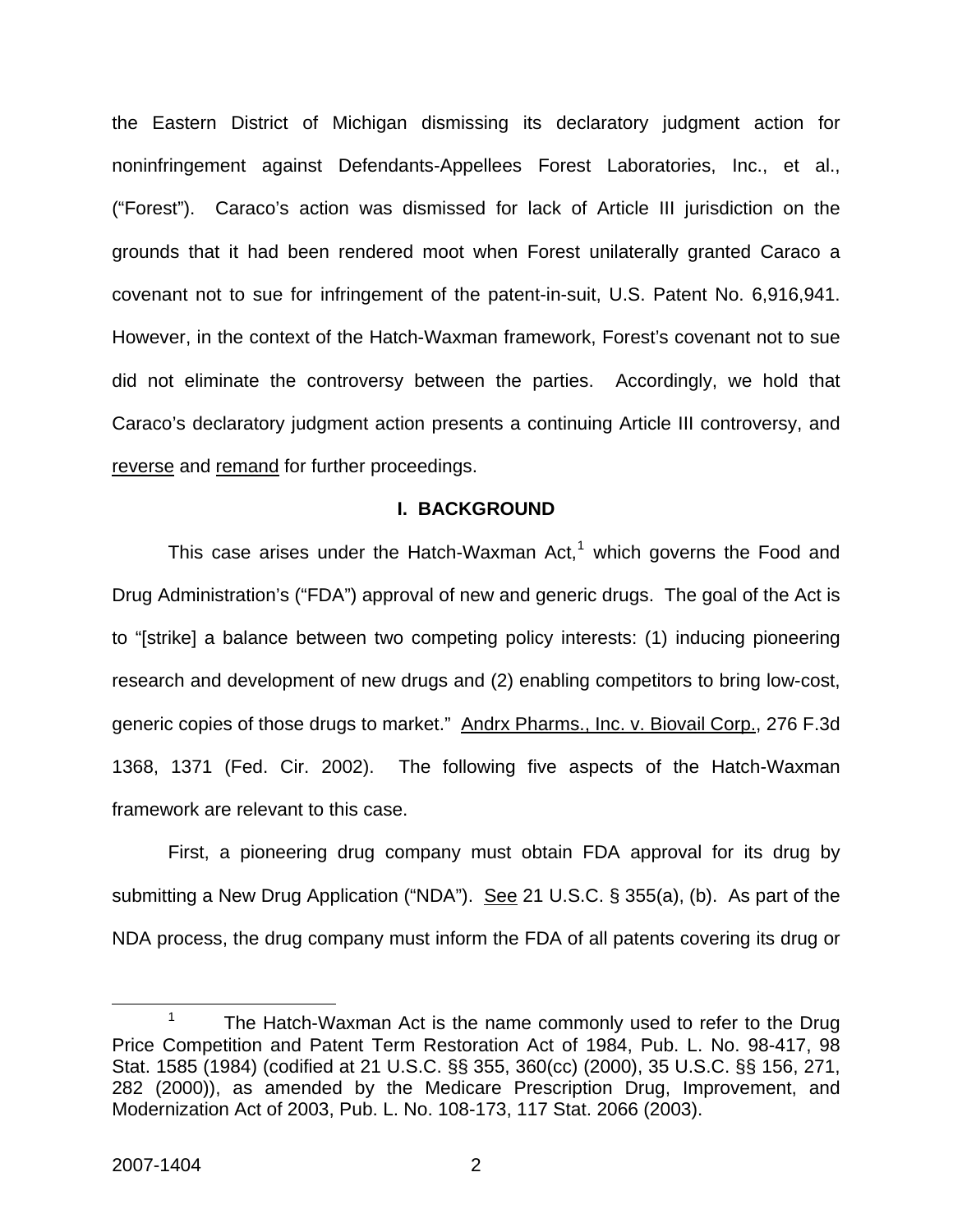the methods of using the drug, "with respect to which a claim of patent infringement could reasonably be asserted if a person not licensed by the owner engaged in the manufacture, use, or sale of the drug." See 21 U.S.C. § 355(b)(1), (c)(2). The FDA lists all such patents in a publication titled the "Approved Drug Products With Therapeutic Equivalence Evaluations." This publication is commonly known as the "Orange Book." Drugs approved by the FDA are known as "listed drugs." See 21 U.S.C.  $§ 355(i)(2)(A)(i).$ 

Second, to facilitate the development of generic versions of listed drugs, the Hatch-Waxman Act provides an Abbreviated New Drug Application ("ANDA") process for generic drug manufacturers. See 21 U.S.C.  $\S$  355(j). The ANDA process streamlines FDA approval of generic drugs by allowing applicants to rely on the results of the safety and efficacy studies that supported the FDA's approval of a listed drug. See id.; Eli Lilly & Co. v. Medtronic, Inc., 496 U.S. 661, 676 (1990). Under the ANDA process, a generic drug company must submit information to show, inter alia, that its generic drug and the relevant listed drug share the same active ingredients and are bioequivalent. 21 U.S.C. § 355(j)(2)(A)(ii), (iv). In addition, generic drug companies must submit one of four certifications addressing each Orange-Book-listed patent covering the listed drug. Specifically, the ANDA filer must certify—

- (I) that [the required] patent information has not been filed [with the FDA],
- (II) that such patent has expired,
- (III) of the date on which such patent will expire, or
- (IV) that such patent is invalid or will not be infringed by the manufacture, use, or sale of the new drug for which the application is submitted.

21 U.S.C. § 355(j)(2)(A)(vii). If a generic drug company seeks to market a generic version of a listed drug before the expiration of Orange-Book-listed patents covering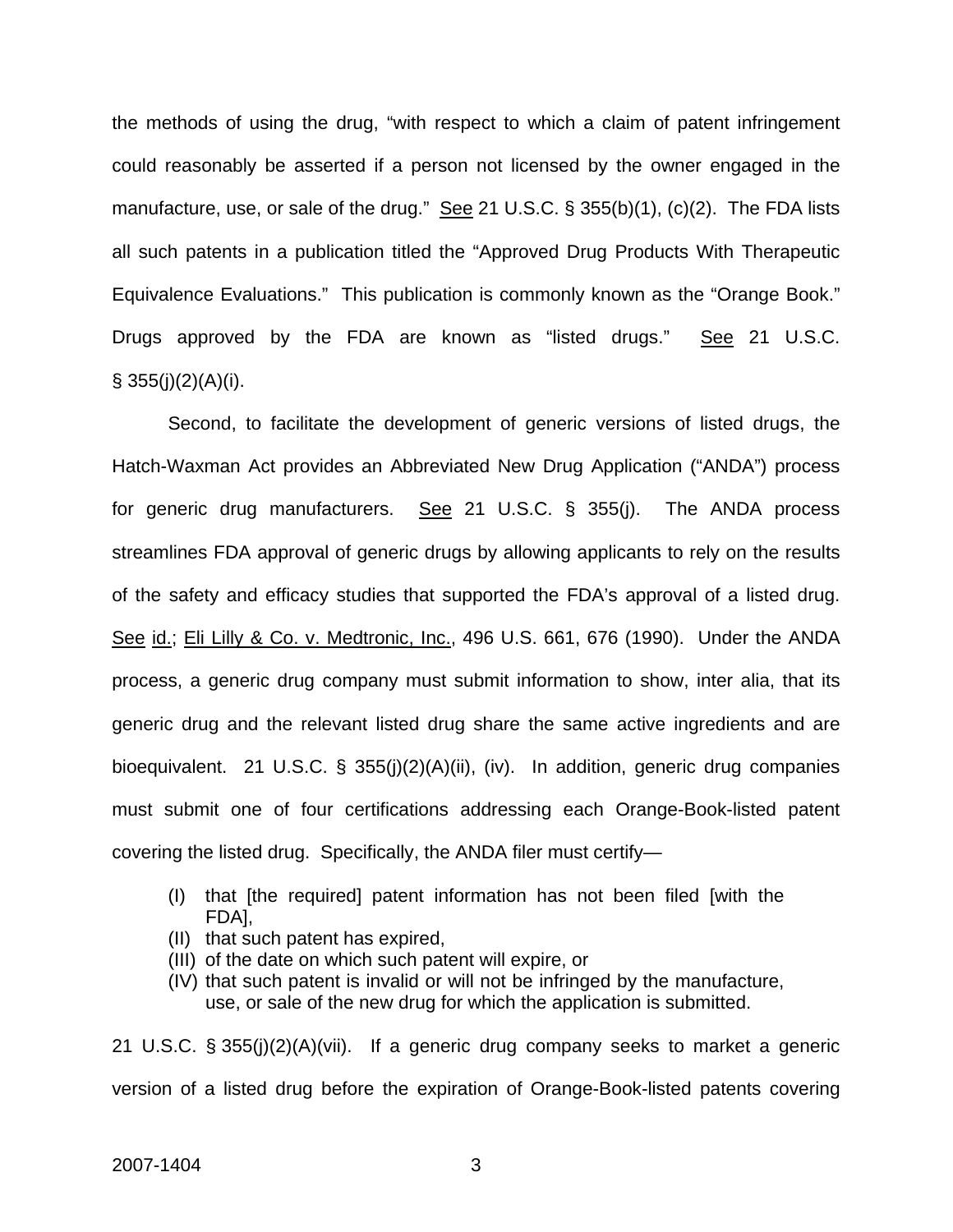that drug, it must file a certification under 21 U.S.C. § 355(j)(2)(A)(vii)(IV), i.e. a "Paragraph IV certification." See Eli Lilly, 496 U.S. at 677. All Paragraph IV ANDA filers must provide notice of their Paragraph IV certification to both the patent owner and the NDA holder. 21 U.S.C. § 355(j)(2)(B). This notice must set forth a "detailed statement of the factual and legal basis for the opinion of the applicant that the patent is invalid or will not be infringed." 21 U.S.C. § 355(j)(2)(B)(iv)(II).

Third, the Hatch-Waxman Act facilitates the early resolution of patent disputes between generic and pioneering drug companies by providing that the mere act of filing a Paragraph IV ANDA constitutes an act of patent infringement. 35 U.S.C. § 271(e)(2); Eli Lilly, 496 U.S. at 678. The Act states that "it shall be an act of infringement" to submit an ANDA "if the purpose of such submission is to obtain approval . . . to engage in the commercial manufacture, use, or sale of a drug . . . claimed in a patent or the use of which is claimed in a patent before the expiration of such patent." 35 U.S.C. § 271(e)(2). As this court has explained, "§ 271(e)(2) is designed to create an *artificial* act of infringement for purposes of establishing jurisdiction in the federal courts." Glaxo Group Ltd. v. Apotex, Inc., 376 F.3d 1339, 1351 (Fed. Cir. 2004) (emphasis in original); see also Eli Lilly, 496 U.S. at 678 ("Quite obviously, the purpose of subsection[] (e)(2) . . . is to enable the judicial adjudication upon which the ANDA . . . scheme[] depend[s].")

Fourth, to incentivize ANDA filers to challenge the validity of listed patents or design around those patents as early as possible, the Hatch-Waxman Act provides that the first ANDA applicant to file a Paragraph IV certification ("first Paragraph IV ANDA filer") shall enjoy a 180-day period of generic marketing exclusivity. See 21 U.S.C.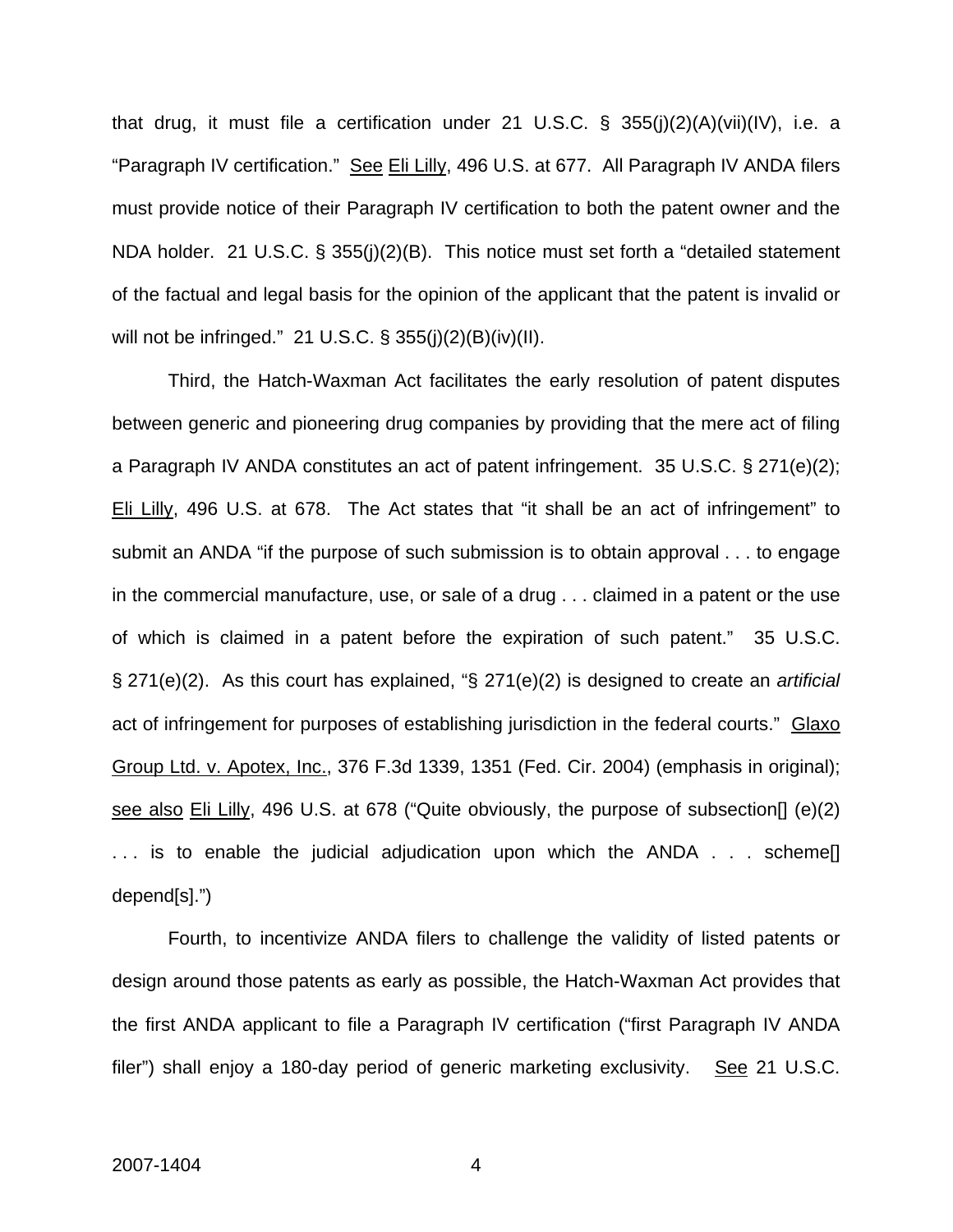§ 355(j)(5)(B)(iv). Until the first Paragraph IV ANDA filer's exclusivity period expires, the FDA may not approve a later-filed Paragraph IV ANDA based on the same NDA (hereinafter a "subsequent Paragraph IV ANDA"). Id. Importantly, the first Paragraph IV ANDA filer is entitled to the 180-day exclusivity period whether or not it establishes that the NDA holder's Orange-Book-listed patents are invalid or not infringed by the drug described in its ANDA; all that is required is that the first Paragraph IV ANDA filer submit a substantially complete ANDA that contains a Paragraph IV certification. 21 U.S.C. § 355(j)(5)(B)(iv)(II)(bb).

The Hatch-Waxman Act provides that the 180-day period of exclusivity begins either on the date that the first Paragraph IV ANDA filer begins marketing its generic drug, or on the date of a final court decision finding the relevant Orange-Book-listed patents invalid or not infringed, whichever comes first. See 21 U.S.C. § 355(j)(5)(B)(iv)  $(2000)^2$  $(2000)^2$  $(2000)^2$ ; see also Teva Pharms. USA, Inc. v. Pfizer, Inc., 395 F.3d 1324, 1328 (Fed. Cir. 2005) ("Pfizer"). In other words, the applicable statutory provisions provide for two methods of triggering the first Paragraph IV ANDA filer's 180-day exclusivity period: (1)

<span id="page-5-0"></span> $\frac{1}{2}$  $10<sup>2</sup>$  In 2003, Congress replaced the provisions governing the commencement of the 180-day exclusivity period with a new regime under which the first Paragraph IV ANDA filer can forfeit its exclusivity period if it fails to market its drug within a certain time. See 21 U.S.C. § 355(j)(5)(D); see also Pfizer, 395 F.3d at 1329. The amendment was part of the Medicare Prescription Drug, Improvement, and Modernization Act of 2003, Pub. L. No. 108-173, 117 Stat. 2066 (2003) ("Medicare Modernization Act" or "MMA"), which was enacted on December 8, 2003. Pfizer, 395 F.3d at 1328-29. Despite these changes, the MMA contained a grandfather provision specifying that the amendments do not apply to Paragraph IV ANDAs filed before the date of enactment of the MMA. See MMA § 1102(b). The amendments also do not apply if another generic drug company had filed a Paragraph IV ANDA for the same listed drug before the date of enactment of the MMA. Id. In this case, a generic drug company, namely Ivax Pharmaceuticals, Inc., filed a Paragraph IV ANDA in August 2003, before the December 2003 enactment of the MMA. Thus, the MMA amendments to the provisions governing the commencement of 180-day exclusivity period are inapplicable to this case.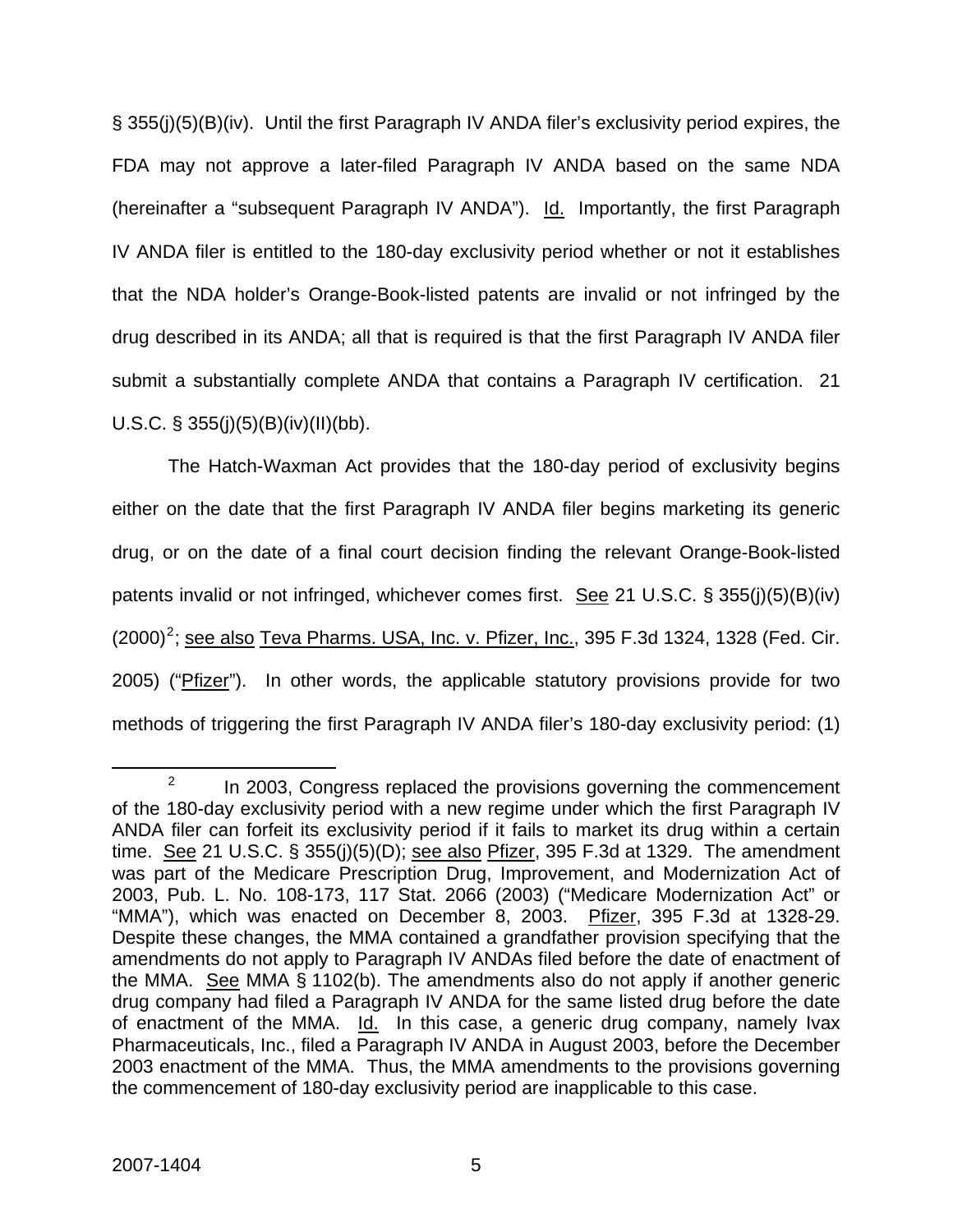a commercial-marketing trigger pursuant to 21 U.S.C. § 355(j)(5)(B)(iv)(I) (2000) and (2) a court-judgment trigger pursuant to 21 U.S.C. § 355(j)(5)(B)(iv)(II) (2000). Only the first Paragraph IV ANDA filer can trigger its 180-day exclusivity period via the commercialmarketing trigger. See 21 U.S.C. § 355(j)(5)(B)(iv)(I). However, subsequent Paragraph IV ANDA filers can trigger the first Paragraph IV ANDA filer's 180-day exclusivity period via the court-judgment trigger. Minn. Mining & Mfg. Co. v. Barr Labs., Inc., 289 F.3d 775, 780 (Fed. Cir. 2002) ("3M") (holding that the first Paragraph IV ANDA filer's 180-day exclusivity period can be triggered by a court judgment obtained by a subsequent Paragraph IV ANDA filer).

Since the FDA cannot approve subsequent Paragraph IV ANDAs until the first Paragraph IV ANDA filer's 180-day exclusivity period expires, the date on which the exclusivity period is triggered is critical to NDA holders and subsequent Paragraph IV ANDA filers. On the one hand, subsequent Paragraph IV ANDA filers have a strong incentive to generate a triggering event allowing the FDA to approve their subsequent Paragraph IV ANDAs 181 days after the triggering event. On the other hand, NDA holders have a strong incentive to prevent a triggering event, because subsequent Paragraph IV ANDAs cannot be approved until the exclusivity period expires. Moreover, because subsequent Paragraph IV ANDA filers can only activate the first Paragraph IV ANDA filer's 180-day exclusivity period through the court-judgment trigger, subsequent Paragraph IV ANDA filers have a strong incentive to challenge the NDA holder's Orange-Book-listed patents in court. Conversely, NDA holders have a strong incentive to avoid litigation that would trigger the first Paragraph IV ANDA filer's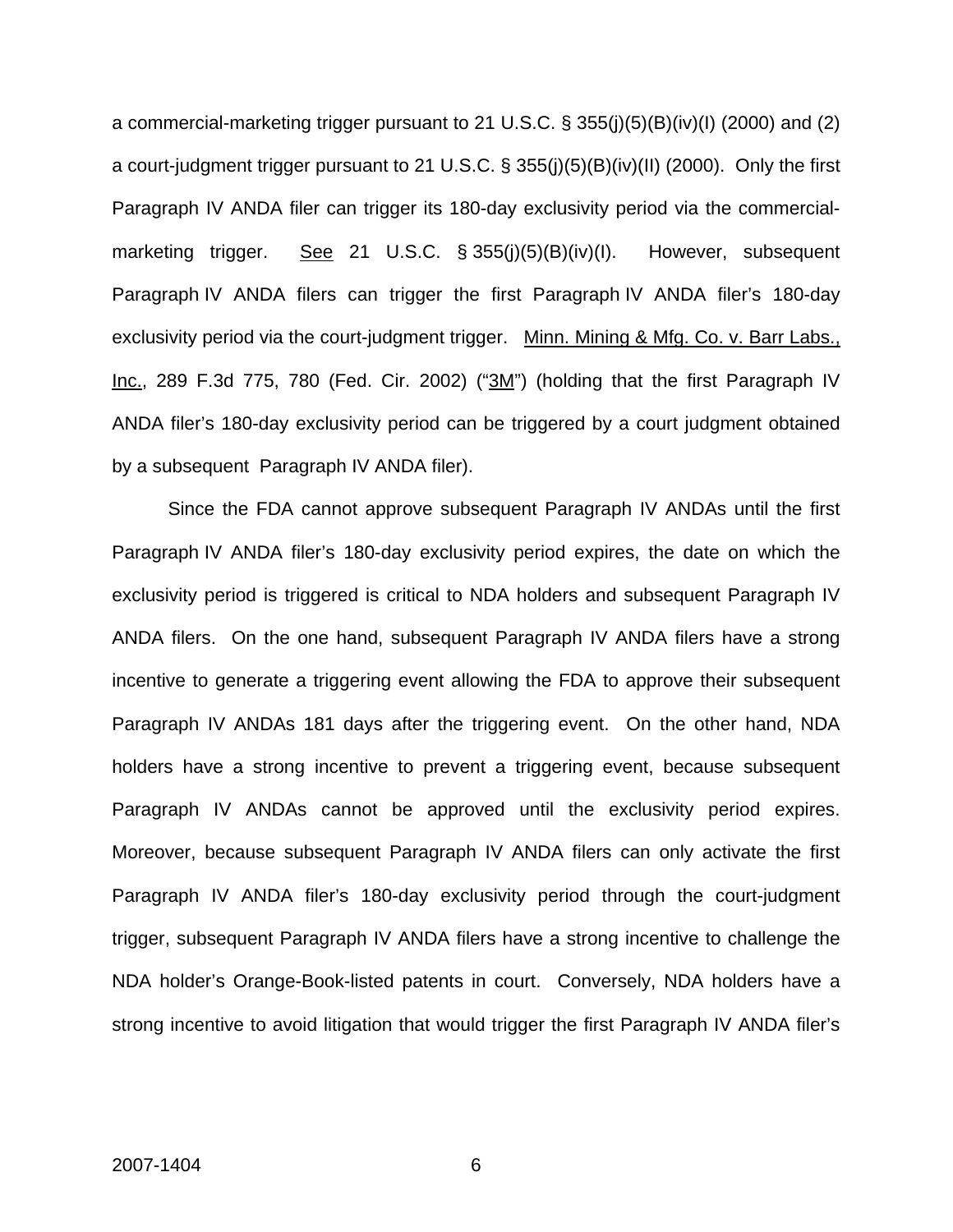exclusivity period and allow the FDA to approve subsequent Paragraph IV ANDAs 181 days after the triggering event.

For example, if a first Paragraph IV ANDA filer is found liable in a § 271(e)(2) infringement action or simply fails to market its generic drug, then it has not triggered its own exclusivity period through the court-judgment trigger or the commercial-marketing trigger. In that case, a subsequent Paragraph IV ANDA filer must generate a courtjudgment triggering event in order to activate the first Paragraph IV ANDA filer's 180 day exclusivity period. 21 U.S.C. § 355(j)(5)(B)(iv)(II) (2000); 3M, 289 F.3d at 780. More precisely, the subsequent Paragraph IV ANDA filer must obtain a judgment that the NDA holder's Orange-Book-listed patents are invalid or not infringed by the drug described in its subsequent Paragraph IV ANDA. 21 U.S.C. § 355(j)(5)(B)(iv)(II) (2000). However, if the NDA holder can prevent the subsequent Paragraph IV ANDA filer's court challenge, it can delay FDA approval of the subsequent Paragraph IV ANDA and thus delay the subsequent Paragraph IV ANDA filer's entry into the market. See 21 U.S.C. § 355(a) (providing that "[n]o person shall introduce or deliver for introduction into interstate commerce any new drug, unless an approval of an [NDA or ANDA] is effective with respect to such a drug") Indeed, an NDA holder could thus delay any subsequent Paragraph IV ANDA filer from entering the market until the NDA holder's Orange-Book-listed patents expire.<sup>[3](#page-7-0)</sup>

The fifth and final aspect of the Hatch-Waxman Act relevant to this case is the "civil action to obtain patent certainty" ("CAPC"). See 21 U.S.C.  $\S 355(j)(5)(C)$ . The

<span id="page-7-0"></span> $\overline{\phantom{a}}$  3  $3$  Generic drug companies can obtain immediate FDA approval of their drugs when the relevant Orange-Book-listed patents expire by submitting a Paragraph III ANDA certifying that the patents will expire on that date. See 21 U.S.C.  $§ 355(i)(2)(A)(vii)(III).$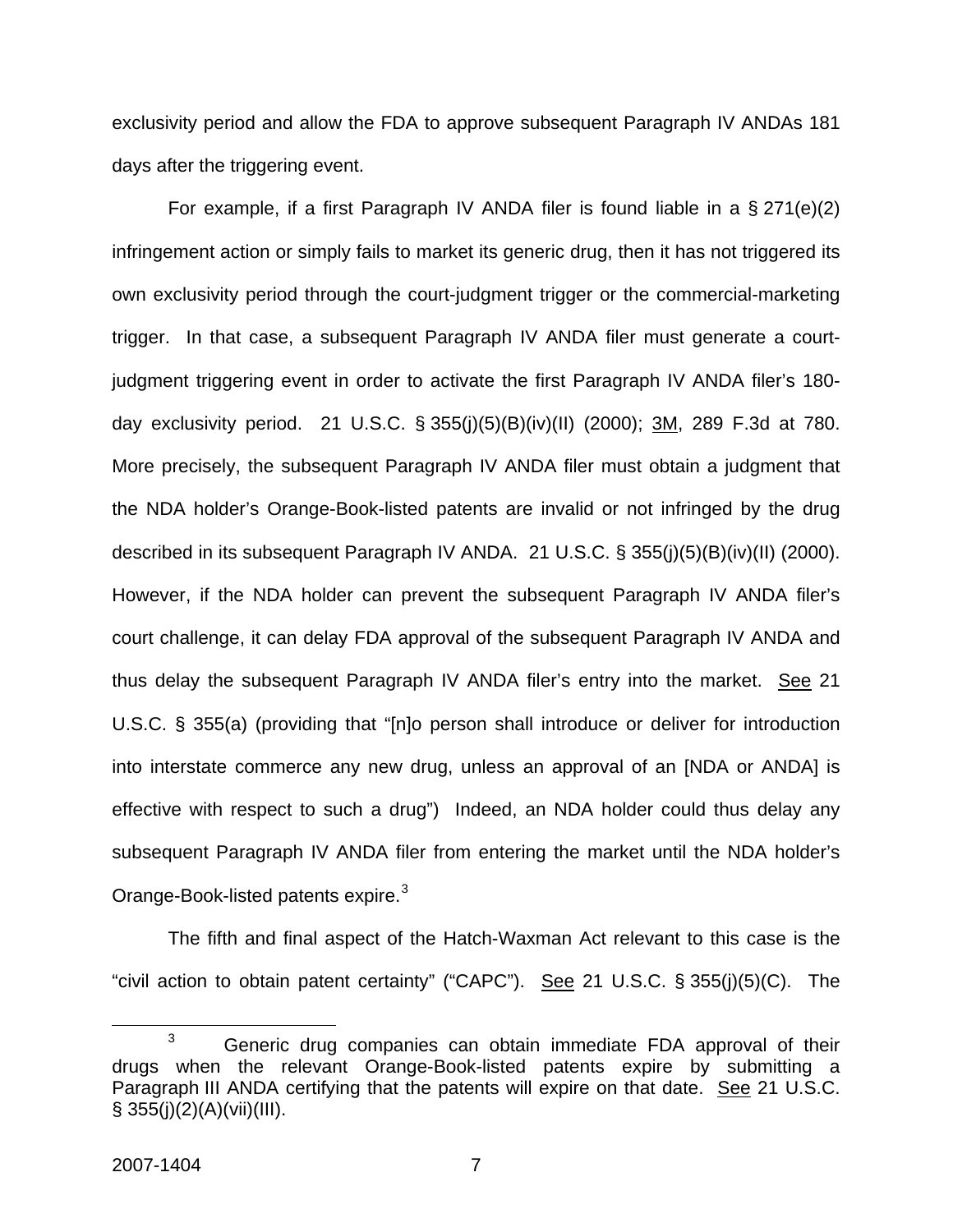CAPC is designed to prevent NDA holders from "gaming" the Hatch-Waxman Act by forestalling the resolution of patent disputes with ANDA filers. Teva Pharms. USA, Inc. v. Novartis Pharms. Corp., 482 F.3d 1330, 1342 (Fed. Cir. 2007) ("Novartis"). Under the CAPC provisions, if the NDA holder fails to sue a Paragraph IV ANDA filer within 45 days, the ANDA filer can sue the NDA holder to obtain a declaratory judgment that the relevant Orange-Book-listed patents are invalid or not infringed. 21 U.S.C.  $\S$  355(j)(5)(C).

In addition, Congress extended federal jurisdiction over CAPCs "to the extent consistent with the Constitution." 35 U.S.C. § 271(e)(5). Accordingly, federal courts have jurisdiction over CAPCs to the extent that they present an Article III case or controversy. Novartis, 482 F.2d at 1342. Congress explained the need for broad federal jurisdiction over CAPCs as follows:

[W]hen generic applicants are blocked by a first generic applicant's 180 day exclusivity, the brand drug company could choose not to sue those other generic applicants so as to delay a final court decision that could trigger the "failure to market" provision and force the first generic to  $m$ arket.<sup>[[4](#page-8-0)]</sup>

In . . . these . . . circumstances, generic applicants must be able to seek a resolution of disputes involving all patents listed in the Orange Book with respect to the drug immediately upon the expiration of the 45-

<span id="page-8-0"></span> $\overline{4}$  $4 - 7$  The discussion here refers to the "failure to market" provision of the Hatch-Waxman Act, 21 U.S.C. § 355(j)(5)(D), under which the first Paragraph IV ANDA filer can forfeit its 180-day exclusivity period by failing to market its generic drug. Section 355(j)(5)(D) replaced the 180-day exclusivity period triggering provisions that are applicable to this case, i.e. 21 U.S.C. § 355(j)(5)(B)(iv) (2000), including the courtjudgment trigger. See supra note 2 (discussing MMA § 1102(b), 117 Stat. at 2460). Although the legislative discussion here refers to the amended 180-day provisions, this distinction is inconsequential because under both the original and amended 180-day provisions, the ability of subsequent Paragraph IV ANDA filers to obtain FDA approval depends on the date of a final court decision holding the relevant Orange-Book-listed patents invalid or not infringed. Thus, Senator Kennedy's remarks concerning the brand name drug company's incentive to delay such court decisions are equally applicable to this case.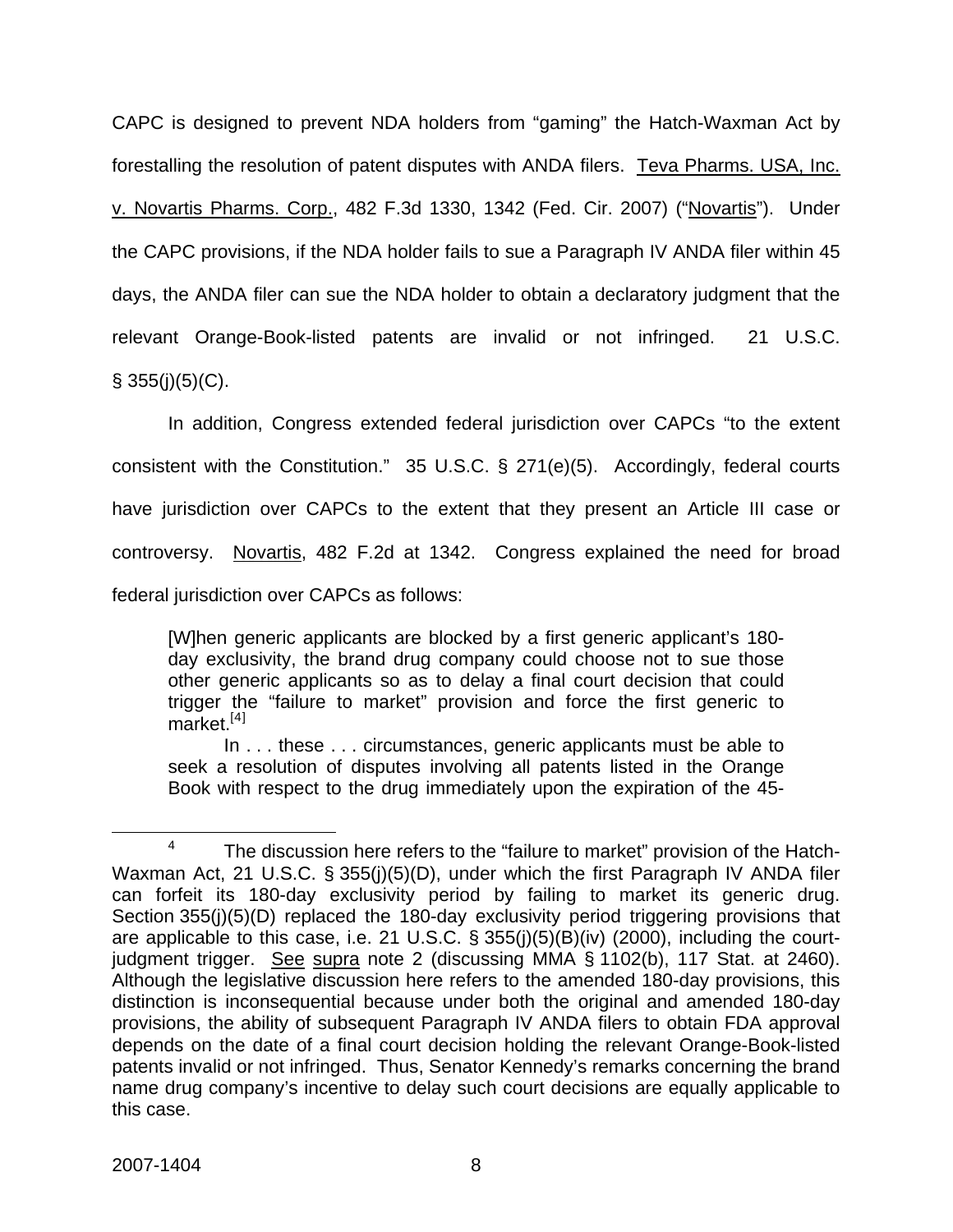day period. We believe there can be a case or controversy sufficient for courts to hear these cases merely because the patents at issue have been listed in the FDA Orange Book, and because the statutory scheme of the Hatch-Waxman Act relies on early resolution of patent disputes. The declaratory judgment provisions in this bill are intended to encourage such early resolution of patent disputes.

149 Cong. Rec. S15885 (Nov. 25, 2003) (remarks of Sen. Kennedy, ranking member of U.S. Senate Committee on Health, Education, Labor, and Pensions) (emphasis added).

#### **II. FACTS**

#### **A. Forest's NDA for Lexapro®**

Forest holds an approved NDA for its drug Lexapro®, which is used to treat depression and generalized anxiety disorder. Forest currently faces no generic competition for Lexapro®. Forest Labs., Inc. v. Ivax Pharms., Inc., 438 F. Supp. 2d 479, 494 (D. Del. 2006).

As part of the process for filing its Lexapro® NDA, Forest listed two patents in the FDA's Orange Book, namely: U.S. Patent Nos. Re. 34,712 ("the '712 patent") and 6,916,941 ("the '941 patent"). The '712 patent includes claims covering substantially pure forms of escitalopram, the active ingredient of Lexapro®. The '941 patent generally covers crystalline particles of escitalopram oxate of a particular size range, as well as dosage forms containing particles of this size range, and methods of manufacturing particles in this size range. The '712 patent expires in 2012; the '941 patent expires in 2023.

#### **B. The First Paragraph IV Challenge to Forest's Orange-Book-Listed Patents for Lexapro® and the Consequences for Subsequent Paragraph IV ANDA Filers**

The first ANDA applicant to file a Paragraph IV certification for Forest's '712 and '941 patents was Ivax Pharmaceuticals, Inc. ("Ivax"). Accordingly, Ivax is entitled to 180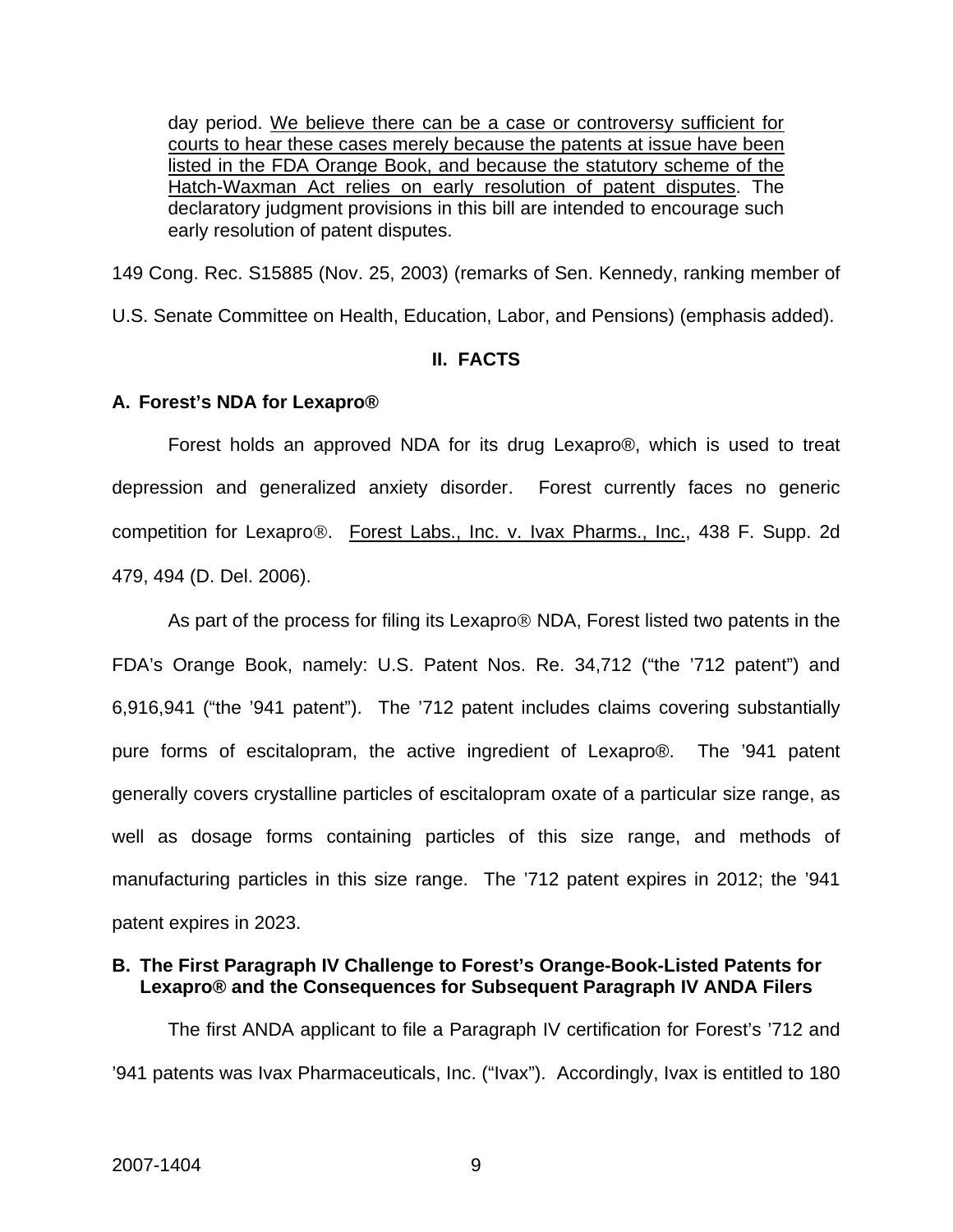days of generic market exclusivity, which will begin either on the day it begins marketing its generic drug, or on the date a court determines that the '712 and '941 patents are invalid or not infringed—whichever comes first. See 21 U.S.C. § 355(j)(5)(B)(iv) (2000).

Forest responded to Ivax's Paragraph IV ANDA by suing Ivax for infringement of the '712 patent, the earlier of the two patents to expire. Ivax counterclaimed that the '712 patent was invalid. Despite suing Ivax on the '712 patent, Forest did not sue Ivax for infringement of the '941 patent. By holding the '941 patent in reserve, Forest insulated itself from an invalidity or noninfringement challenge by Ivax.<sup>[5](#page-10-0)</sup> Ultimately, Forest defeated Ivax's counterclaim of invalidity on the '712 patent and obtained a judgment that the drug described in Ivax's ANDA infringed the '712 patent, which was affirmed by this court in Forest Labs., Inc. v. lvax Pharms., Inc., 501 F.3d 1263 (Fed. Cir. 2007).

In sum, after filing a Paragraph IV certification for both the '712 and '941 patents in its ANDA, Ivax failed to obtain a court judgment that either the '712 or the '941 patent is invalid or not infringed by the drug described in its ANDA. Because Ivax has not obtained a judgment that both of Forest's Orange-Book-listed patents are invalid or not infringed by the generic drug described in its ANDA, Ivax failed to trigger its 180-day exclusivity period via the court-judgment trigger, 21 U.S.C. § 355(j)(5)(B)(iv)(II) (2000).

<span id="page-10-0"></span> $\frac{1}{5}$  $5$  As will be discussed in more detail later, in Novartis this court held that where an NDA holder brings an infringement suit against a Paragraph IV ANDA filer on only one of several Orange-Book-listed patents covering its NDA, the ANDA filer has standing to seek a declaratory judgment on any of the NDA holder's remaining Orange-Book-listed patents for that NDA. 482 F.2d at 1346. However, Novartis had not been decided at the time of Forest and Ivax's dispute, and in any case, Ivax never sought a declaratory judgment that Forest's '941 patent was invalid or not infringed by its generic drug, see lvax Pharms., Inc., 501 F.3d at 1265.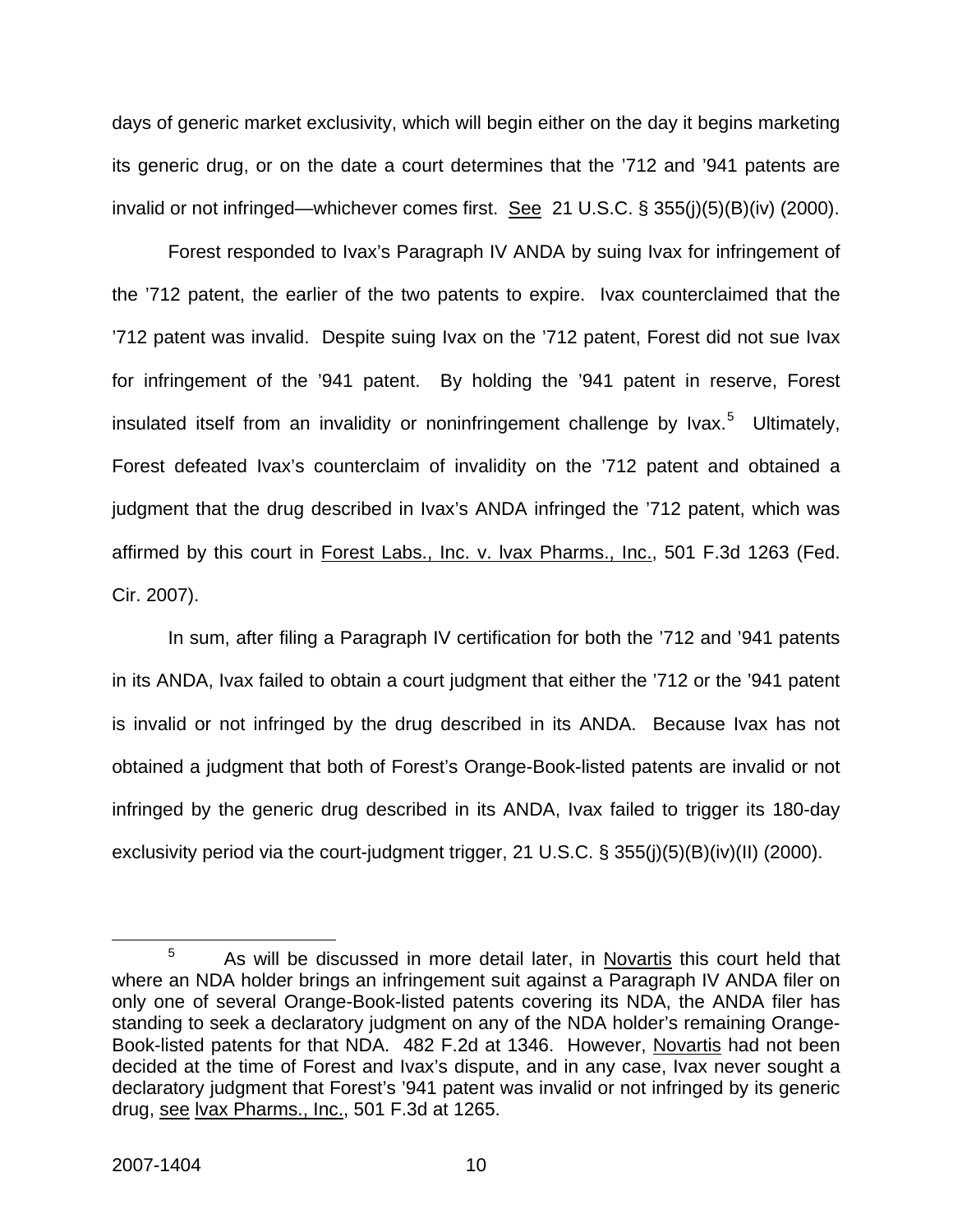In addition, because the generic drug described in Ivax's ANDA was found to infringe the '712 patent, Ivax cannot trigger its 180-day exclusivity period via the commercial-marketing trigger, 21 U.S.C. § 355(j)(5)(B)(iv)(I) (2000), until the '712 patent expires in 2012. Indeed, the district court specifically enjoined Ivax from "making, using, offering to sell or selling within the United States, or importing into the United States any products that infringe the '712 patent, including the [drug] products referred to in [Ivax's ANDA] until such time as the '712 patent expires . . . " Forest Labs., Inc. v. Ivax Pharms., Inc., No. 03-891-JJF (D. Del. Nov. 3, 2006) (Judgment Order). As a result, Ivax cannot activate its exclusivity period via the commercial-marketing trigger until the '712 patent expires.

With Ivax no longer able to trigger its exclusivity period, only two pathways remain open to subsequent Paragraph IV ANDA filers who seek to trigger Ivax's exclusivity period before the '712 patent expires in 2012. First, a subsequent Paragraph IV ANDA filer could obtain a court judgment invalidating the '712 patent, which would allow the FDA to approve Ivax's drug. With FDA approval, Ivax would be legally free to sell its generic drug, and its exclusivity period would be triggered on the day of its first commercial marketing. See 21 U.S.C.  $\S 355(j)(5)(B)(iv)(I)$  (2000) (the "commercialmarketing trigger"). Second, a subsequent Paragraph IV ANDA filer could trigger Ivax's exclusivity period immediately—regardless of when Ivax begins marketing its drug—via the court-judgment trigger, 21 U.S.C. § 355(j)(5)(B)(iv)(II) (2000). However, because Ivax was the first Paragraph IV ANDA filer with respect to both the '712 and '941 patents, a subsequent Paragraph IV ANDA filer can only activate Ivax's exclusivity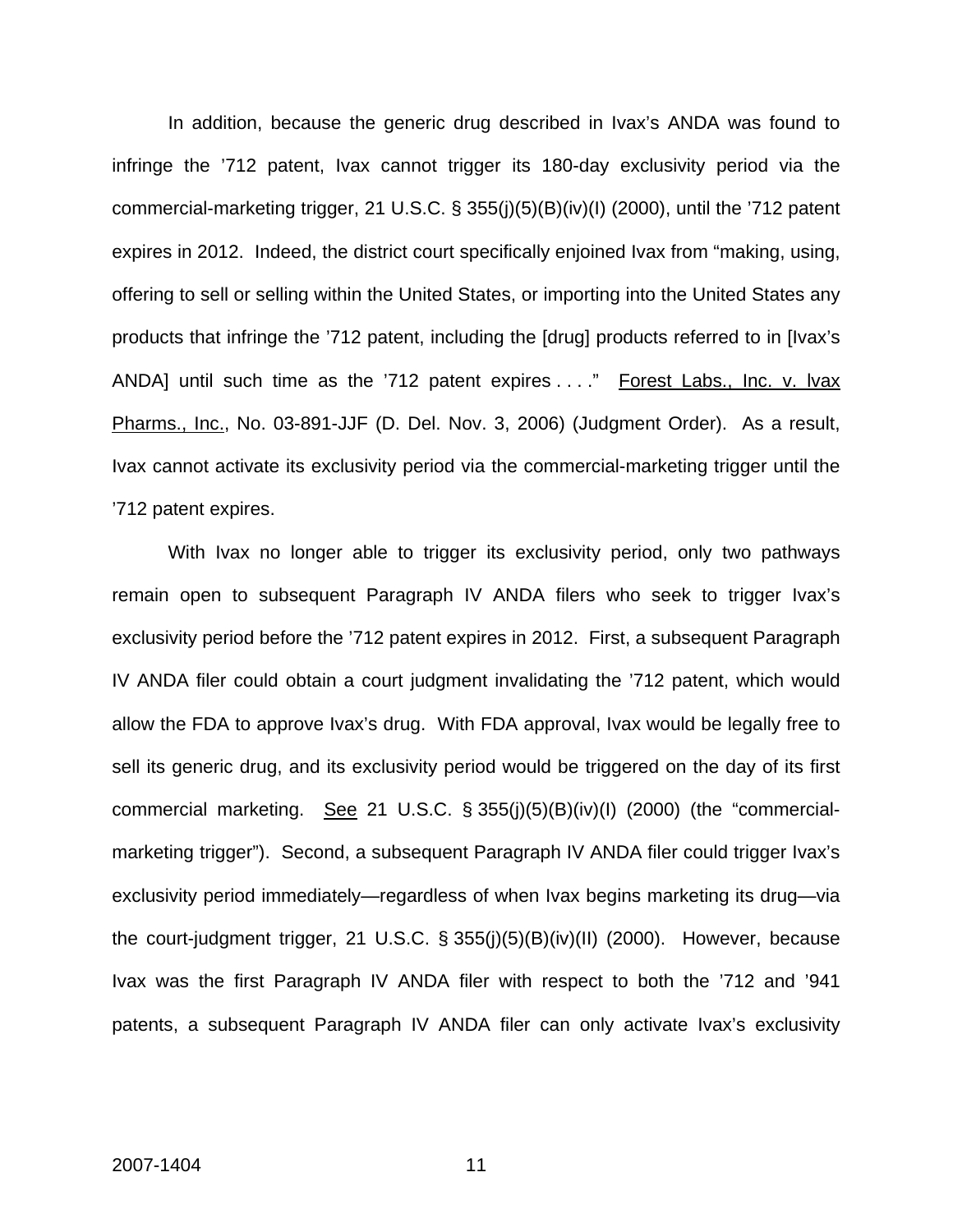period via the court-judgment trigger by obtaining a judgment that both the '712 and '941 patents are invalid or not infringed.

If a subsequent Paragraph IV ANDA filer is not able to pursue either of these two pathways to triggering Ivax's exclusivity period, then Ivax's exclusivity period cannot begin until the '712 patent expires in 2012. Moreover, assuming there has been no other triggering event by that time, Ivax's exclusivity period will not be triggered on the date the '712 patent expires unless Ivax actually begins marketing its generic drug on that date. Even if Ivax does so, the FDA will still be restricted from approving any subsequent Paragraph IV ANDA until 181 days after the date the '712 patent expires. $6$ See 21 U.S.C. § 355(j)(5)(B)(iv).

In short, absent an event triggering Ivax's exclusivity, all subsequent Paragraph IV ANDA filers, including Caraco, will be denied entry to the drug market for a significant time. These subsequent Paragraph IV ANDA filers will be precluded from the market regardless of whether the generic drugs described in their ANDAs infringe Forest's Orange-Book-listed patents and regardless of whether Forest's patents are valid.

### **C. Caraco's Subsequent Challenge to Forest's Orange-Book-Listed Patents for Lexapro®**

In May 2006, Plaintiff-Appellant Caraco filed an ANDA for generic escitalopram that included a Paragraph IV certification for Forest's '712 and '941 patents for Lexapro®. Under 35 U.S.C. § 271(e)(2), this constituted a technical act of infringement of both patents. Forest sued Caraco for infringement of the '712 patent in a lawsuit filed

<span id="page-12-0"></span> <sup>6</sup>  $6$  When the '712 patent expires, subsequent Paragraph IV ANDA filers will not be able to obtain immediate FDA approval by filing a Paragraph III certification; obtaining FDA approval by filing a Paragraph III certification will not be an option until Forest's other Orange-Book-listed patent covering Lexapro®, the '941 patent, expires in 2023. See 21 U.S.C. § 355(j)(2)(A)(vii)(III).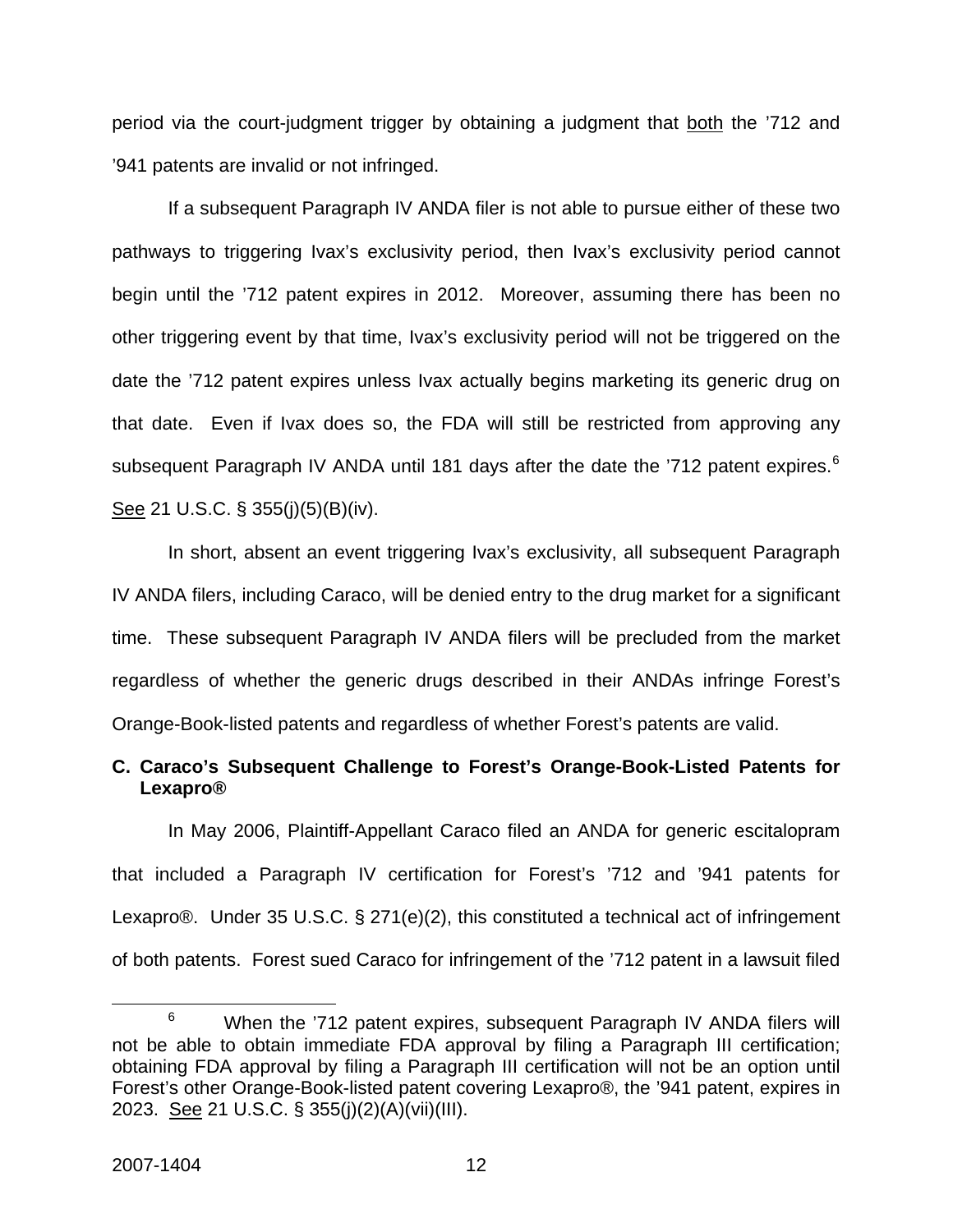in the Eastern District of Michigan, Forest Labs., Inc., v. Caraco Pharm. Labs., Ltd., Case No. 2:06-EV-13143-BAF-MKM.<sup>[7](#page-13-0)</sup> As of the time of this writing, the parties' litigation with respect to the '712 patent is ongoing.

Despite suing Caraco for infringement of the '712 patent, Forest did not sue Caraco on the '941 patent. However as discussed above, under the Hatch-Waxman framework Caraco has an economic interest in determining whether the '941 patent is invalid or not infringed by the drug described in its ANDA, because only a judgment of invalidity or noninfringement with respect to both the '712 and '941 patents can trigger Ivax's exclusivity period. See 21 U.S.C.  $\S 355(j)(5)(B)(iv)(II)$  (2000). Accordingly, Caraco filed a separate action under the Declaratory Judgment Act, 28 U.S.C. §§ 2201, 2202, and the Hatch-Waxman provision establishing the CAPC, 21 U.S.C. § 355(j)(5)(C), seeking a declaratory judgment that the drug described in its ANDA does not infringe Forest's '941 patent. Caraco's declaratory judgment action with respect to the '941 patent is the case presently on appeal.

Shortly after Caraco sued Forest for a declaratory judgment on the '941 patent, Forest filed a motion to dismiss Caraco's action pursuant to Fed. R. Civ. P. 12(b)(1) on the grounds that the action did not present a "case" or "controversy" as required by Article III of the Constitution.In its motion, Forest argued that there was no controversy because Caraco did not have a reasonable apprehension of suit on the '941 patent. At the time Forest filed its motion, this court's most recent precedent governing the

<span id="page-13-0"></span> $\frac{1}{7}$  $\frac{7}{10}$  It should be noted that by suing Caraco for infringement of the '712 patent, Forest triggered the automatic 30-month stay of FDA approval provided in 21 U.S.C. § 355(j)(5)(B)(iii). Under § 355(j)(5)(B)(iii), "[i]f the patentee files an infringement action within forty-five days after receiving notice of the paragraph IV certification, an automatic thirty-month "stay" goes into effect, during which the FDA cannot approve the ANDA unless the suit is resolved or the patent expires." Pfizer, 395 F.3d at 1328.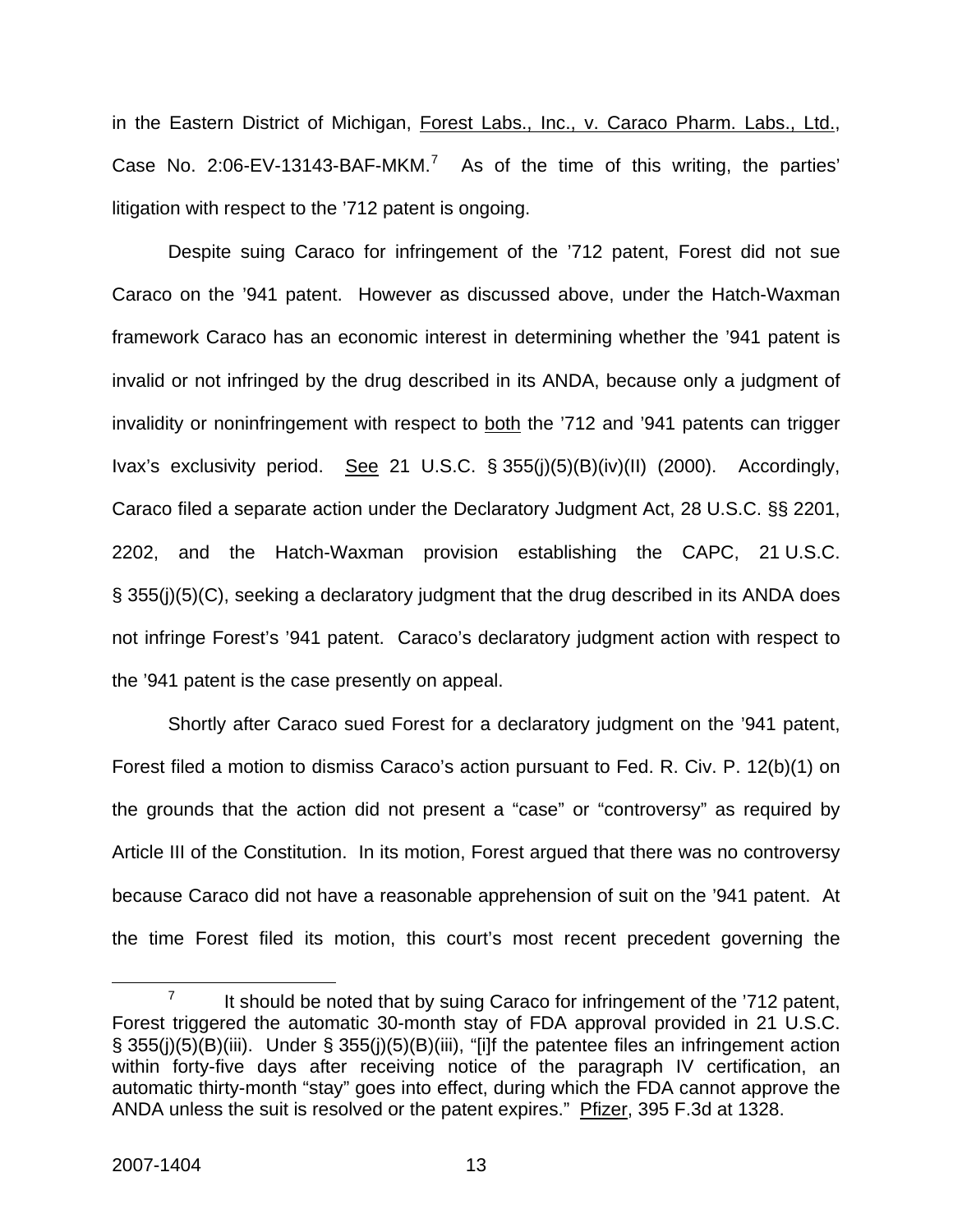justiciability of declaratory judgment suits applied the reasonable-apprehension-of-suit test to determine whether a justiciable controversy existed. See, e.g., Pfizer, 395 F.3d at 1332. However, as is discussed in more detail below, even before Forest filed its motion, the Supreme Court found the reasonable-apprehension-of-suit test inconsistent with its precedent. MedImmune, Inc. v. Genentech, Inc., 127 S. Ct. 764, 774 n.11 (2007). The Court explained in MedImmune that whether a declaratory judgment action presents an Article III controversy must be determined based on "all the circumstances," not merely on whether the declaratory judgment plaintiff is under a reasonable apprehension of suit. Id. at 771.

In addition, after Forest filed its motion to dismiss but before the district court made its ruling, this court issued its decision in Novartis, 482 F.3d 1330. As in the present case, the issue in Novartis was whether a Paragraph IV ANDA filer's declaratory judgment action against an NDA holder presented a justiciable Article III case or controversy. Id. at 1335. In Novartis, Teva Pharmaceuticals USA, Inc. ("Teva") was the first ANDA applicant to file a Paragraph IV certification on all five Orange-Booklisted patents covering an FDA approved drug owned by Novartis Pharmaceuticals Corp. ("Novartis"). Id. at 1334. Although Teva had filed a Paragraph IV certification for all five of Novartis' Orange-Book-listed patents, Novartis only brought suit under 25 U.S.C.  $\S 271(e)(2)(A)$  for infringement of one of those patents.<sup>[8](#page-14-0)</sup> ld.

After Novartis filed suit, Teva brought a separate action against Novartis on the four remaining Orange-Book-listed patents. Id. at 1335. However, the district court

<span id="page-14-0"></span> <sup>8</sup>  $8$  Even though Novartis only sued Teva on one of its Orange-Book-listed patents, this was sufficient to trigger a 30-month stay barring Teva's ANDA from approval under 21 U.S.C. § 355(j)(5)(B)(iii). Novartis, 482 F.3d at 1340 n.5.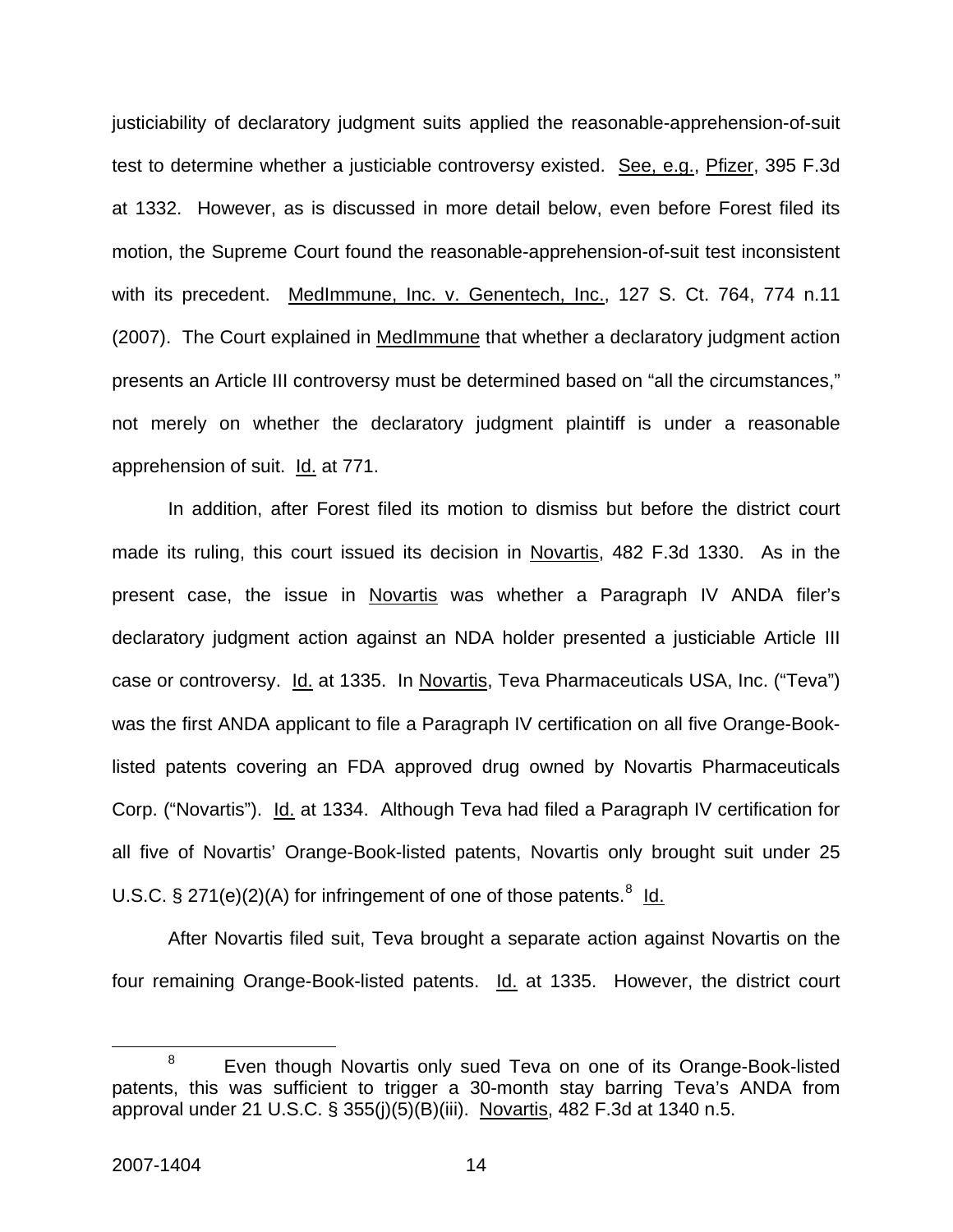dismissed Teva's declaratory judgment action for lack of a justiciable controversy on the grounds that Teva had no reasonable apprehension of suit on the four remaining Orange-Book-listed patents. Id. This dismissal was the subject of the appeal in Novartis. Id. On appeal, the court observed that the Supreme Court's MedImmune decision had abrogated the reasonable-apprehension-of-suit test, Novartis, 482 F.3d at 1339, and applying the Supreme Court's all-the-circumstances test, the court found that there was a justiciable controversy between the parties, id. at 1346. In reaching this decision, the court held that—

A justiciable declaratory judgment controversy arises for an ANDA filer when a patentee lists patents in the Orange Book, the ANDA applicant files its ANDA certifying the listed patents under paragraph IV, and the patentee brings an action against the submitted ANDA on one or more of the patents. The combination of these three circumstances is dispositive in establishing an actual declaratory judgment controversy as to all the paragraph IV certified patents, whether the patentee has sued on all or only some of the paragraph IV certified patents.

Id. at 1344.

In thus applying the all-the-circumstances test to a declaratory judgment action between an ANDA filer and a pharmaceutical patentee, the Novartis decision eliminates Forest's argument that Caraco's declaratory judgment action should be dismissed because Caraco had no reasonable apprehension of suit on the '941 patent. After the Novartis decision issued, Forest unilaterally granted Caraco an irrevocable covenant not to sue for infringement of the '941 patent. Forest's stated goal in granting the covenant to Caraco was "to confirm" that there was no case or controversy between the parties regarding the '941 patent. Forest's covenant provides, in relevant part:

[Forest] hereby covenants itself and all successors in interest to the '941 patent not to sue Caraco for any alleged infringement (whether direct or indirect) or violation of the '941 patent based on Caraco's filing of ANDA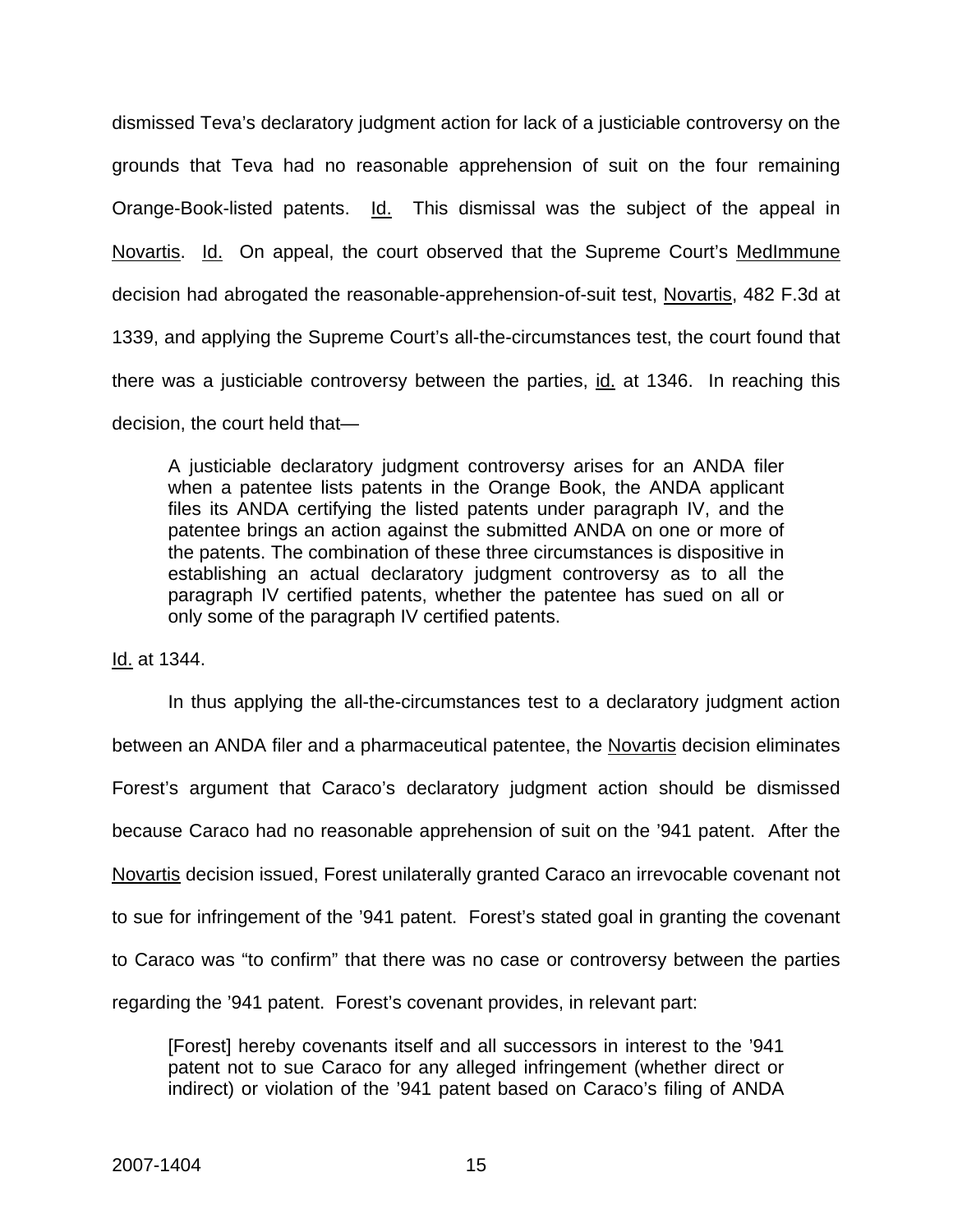78-219 or any commercial manufacture, use, sale, offer for sale or importation of the generic products described by ANDA 78-219.

Notably, despite giving Caraco this covenant not to sue, Forest refused to concede that the '941 patent was invalid or not infringed by the drug described in Caraco's ANDA.In fact, Forest hinged its entire argument for dismissal on the covenant not to sue, stating: "There is no controversy because we gave a covenant not to sue."The district court agreed, stating from the bench that "[t]here's a covenant not to sue on the '941 so there's not going to be any loss, there's no threat of lawsuit."Transcript of Hearing on Motion to Dismiss at 31 (May 30, 2007) (emphasis added). On this basis, the district court ruled that there was no Article III controversy and granted Forest's motion to dismiss.Notably, there is no indication in the record that the district court considered either the Supreme Court's MedImmune decision or this court's Novartis decision when making this ruling.

#### **III. ANALYSIS**

A district court's dismissal of a declaratory judgment action for lack of jurisdiction presents a question of law that this court reviews de novo. Novartis, 482 F.3d at 1335.

Our starting point in analyzing Caraco's appeal is the Declaratory Judgment Act, 28 U.S.C. § 2201(a), under which Caraco filed this suit. The relevant text of the Act provides:

In a case of actual controversy within its jurisdiction . . . any court of the United States, upon the filing of an appropriate pleading, may declare the rights and other legal relations of any interested party seeking such declaration, whether or not further relief is or could be sought.

28 U.S.C. § 2201(a). It is well established that the phrase "actual controversy" in § 2201(a) includes any controversy over which there is Article III jurisdiction. Aetna Life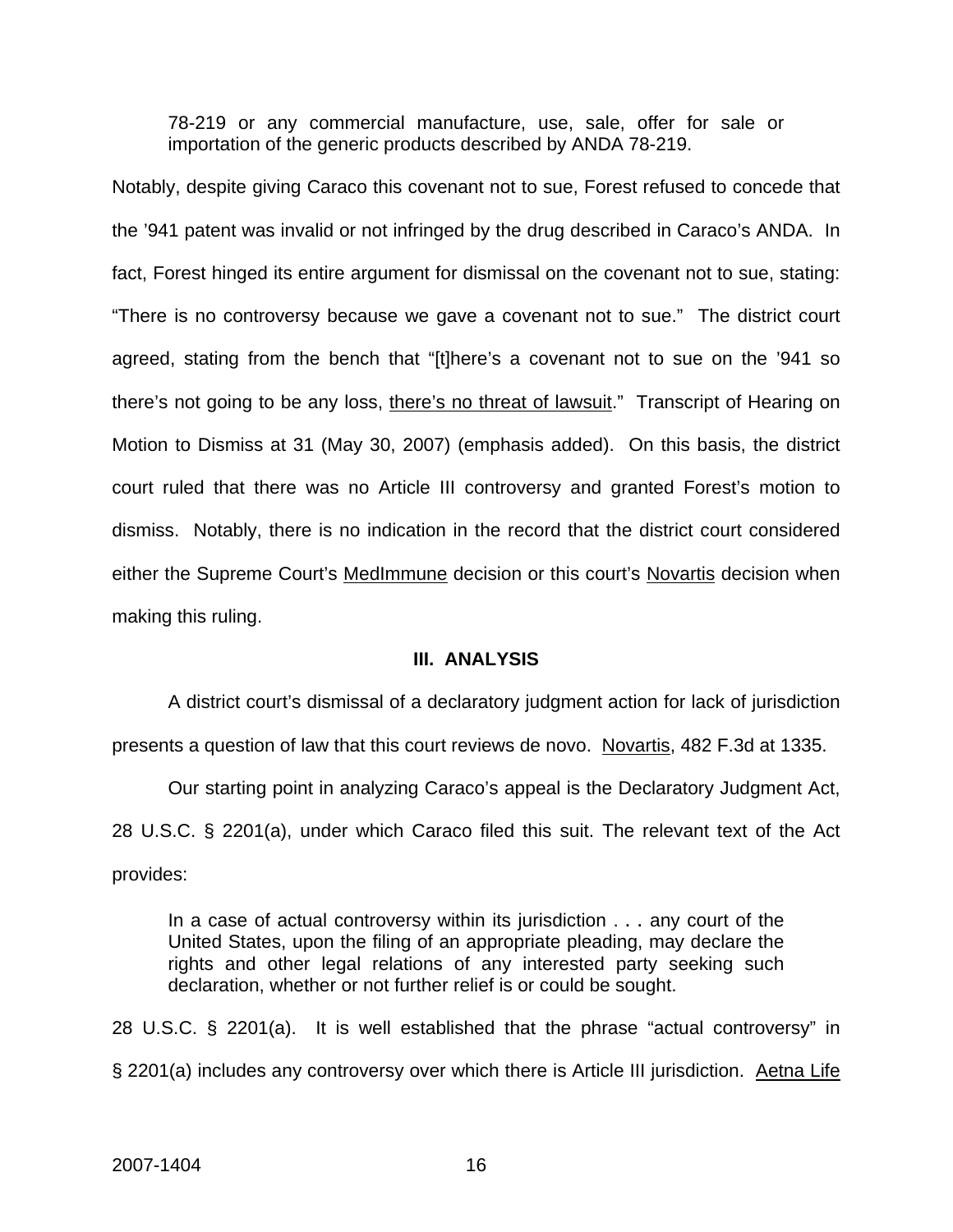Ins. Co. v. Haworth, 300 U.S. 227, 239-40 (1937) (noting that "the word 'actual' is one of emphasis rather than of definition"). In addition, with respect to declaratory judgment actions brought by Paragraph IV ANDA filers against NDA holders to establish noninfringement or invalidity of Orange-Book-listed patents, Congress has specifically granted federal courts subject matter jurisdiction "to the extent consistent with the Constitution." 35 U.S.C. § 271(e)(5). Thus, federal courts have subject matter jurisdiction over such actions to the extent that they present an Article III case or controversy. See Novartis, 482 F.3d at 1337.

In MedImmune, the Supreme Court reaffirmed the proper standard for determining whether a declaratory judgment action satisfies the Article III case or controversy requirement. 127 S. Ct. at 771. Specifically, the Court framed the justiciability inquiry as "whether the facts alleged, under all the circumstances, show that there is a substantial controversy, between parties having adverse legal interests, of sufficient immediacy and reality to warrant the issuance of a declaratory judgment." Id. (quoting Md. Cas. Co. v. Pac. Coal & Oil Co., 312 U.S. 270, 273 (1941)). In addition, the Supreme Court emphasized that Article III requires that the dispute be "'definite and concrete, touching the legal relations of parties having adverse legal interests'; and that it be 'real and substantial' and 'admi[t] of specific relief through a decree of a conclusive character, as distinguished from an opinion advising what the law would be upon a hypothetical state of facts." Id. (quoting Aetna Life Ins., 300 U.S. at 240-41).

In Novartis this court held that we must "follow MedImmune's teaching to look at 'all the circumstances' to determine whether [an action for a declaratory judgment of noninfringement or patent invalidity presents] a justiciable Article III controversy." 482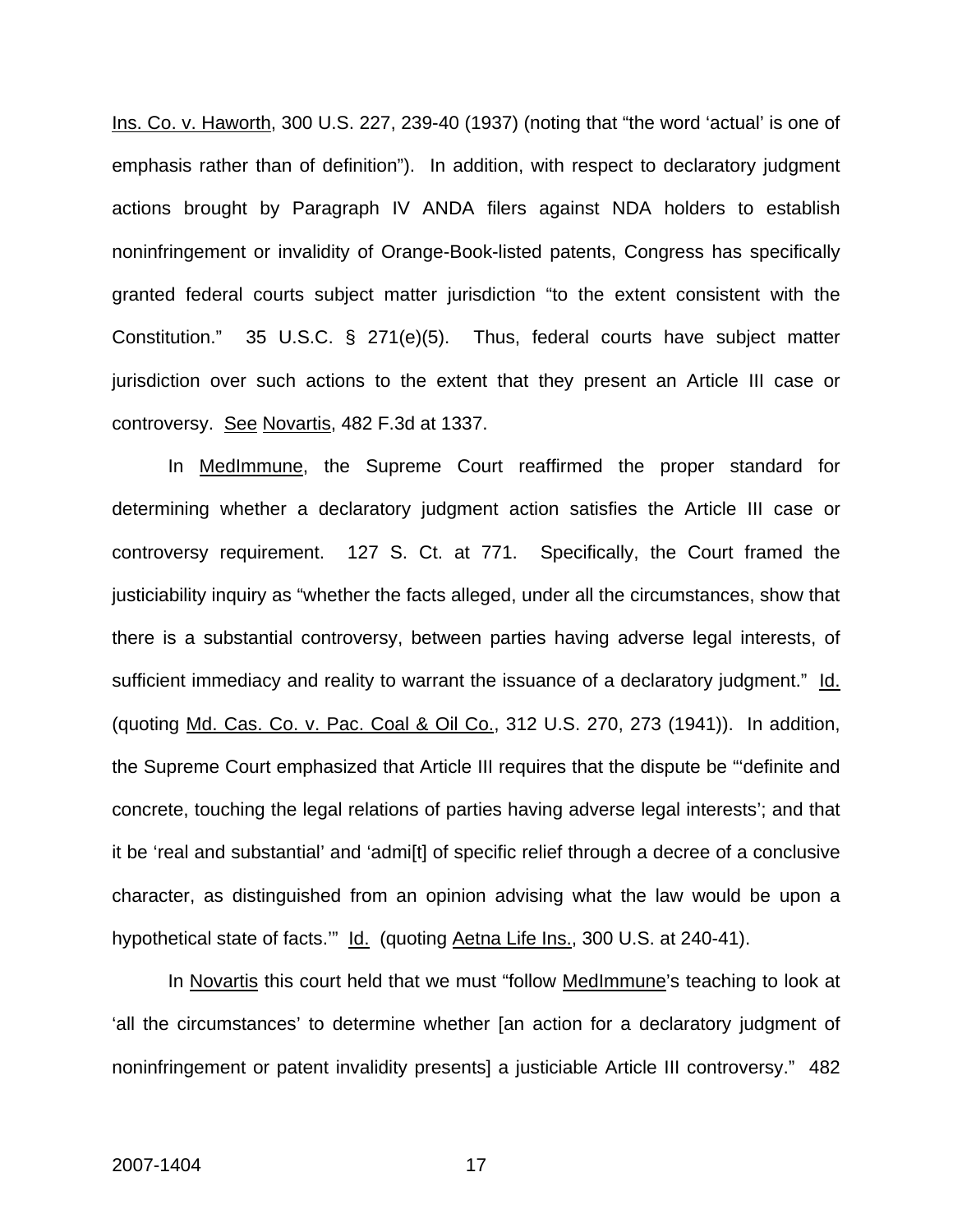F.3d at 1339. Accordingly, Novartis acknowledged that this court's reasonableapprehension-of-suit test was overruled by MedImmune. Id.; see also SanDisk Corp. v. STMicroelectronics, Inc., 480 F.3d 1372, 1380 (Fed. Cir. 2007). The reasonableapprehension-of-suit test required "both (1) an explicit threat or other action by the patentee, which creates a reasonable apprehension on the part of the declaratory plaintiff that it will face an infringement suit and (2) present activity which could constitute infringement or concrete steps taken with the intent to conduct such an activity." Novartis, 482 F.3d at 1339. Following MedImmune, proving a reasonable apprehension of suit is only one of many ways a patentee can satisfy the Supreme Court's more general all-the-circumstances test to establish that an action presents a justiciable Article III controversy.

In applying the all-the-circumstances test to Caraco's declaratory judgment action, we are guided by the Supreme Court's three-part framework for determining whether an action presents a justiciable Article III controversy. In particular, an action is justiciable under Article III only where (1) the plaintiff has standing, Lujan v. Defenders of Wildlife, 504 U.S. 555, 560 (1992), (2) the issues presented are ripe for judicial review, Abbott Labs. v. Gardner, 387 U.S. 136, 149 (1967), and (3) the case is not rendered moot at any stage of the litigation, United States Parole Comm'n. v. Geraghty, 445 U.S. 388, 397 (1980). For the following reasons, we hold that Caraco's declaratory judgment action satisfies these requirements and presents a justiciable Article III controversy.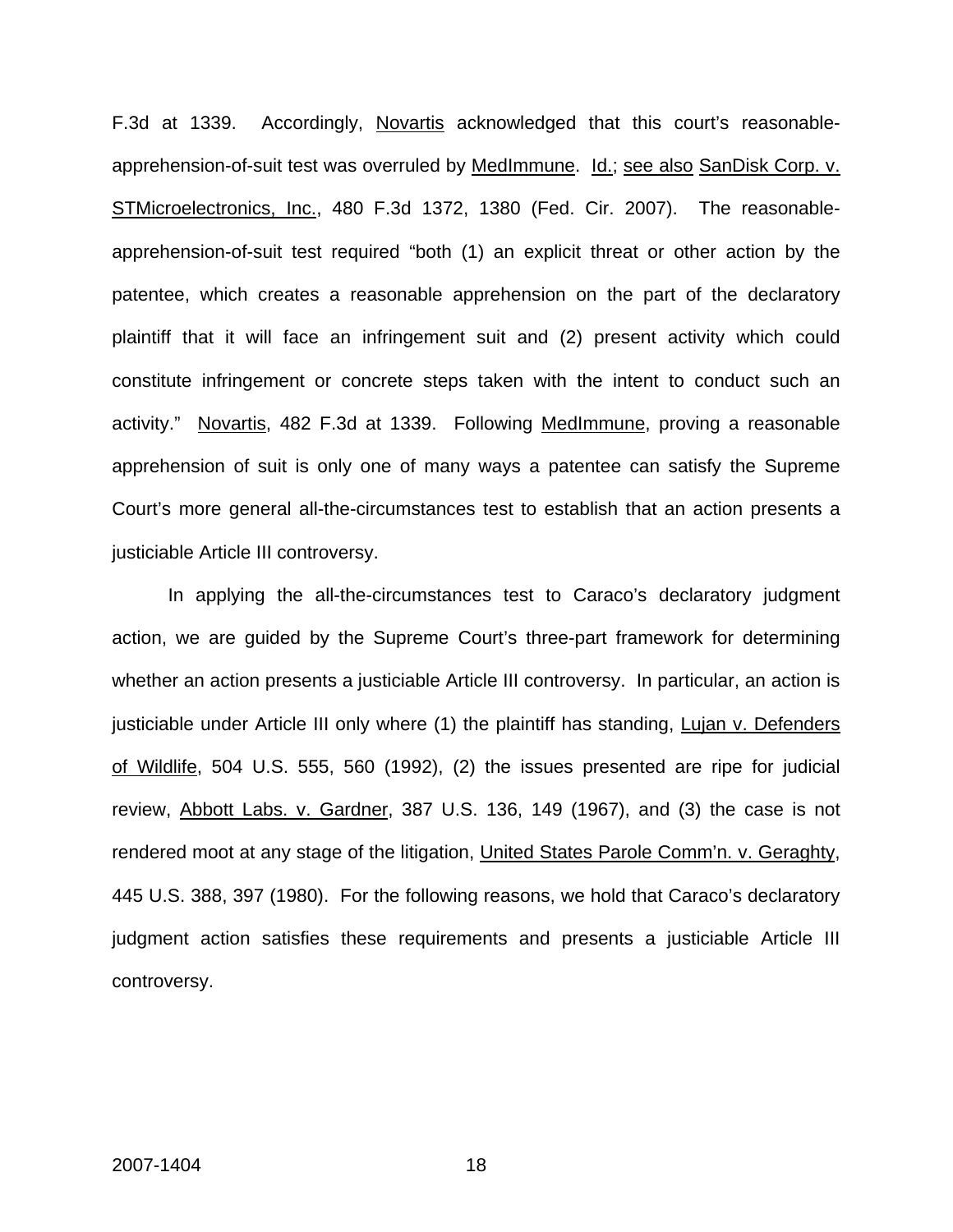#### **A. Standing**

The Supreme Court has explained that the "irreducible constitutional minimum of

standing" contains the following three requirements:

First and foremost, there must be alleged (and ultimately proved) an "injury in fact"—a harm suffered by the plaintiff that is "concrete" and actual or imminent, not "conjectural" or "hypothetical." Second, there must be causation—a fairly traceable connection between the plaintiff's injury and the complained-of conduct of the defendant. And third, there must be redressability—a likelihood that the requested relief will redress the alleged injury.

Steel Co. v. Citizens for a Better Env't, 523 U.S. 83, 102-03 (1998) (internal citations omitted).

#### **1. Caraco Alleges a Judicially Cognizable Injury-in-Fact**

In this case, as in most declaratory judgment actions in the patent context, Caraco's alleged injury-in-fact is a "restraint on the free exploitation of non-infringing goods," Red Wing Shoe Co., Inc. v. Hockerson-Halberstadt, Inc., 148 F.3d 1355, 1360 (Fed. Cir. 1998). Here, Caraco alleges it is being excluded from selling a non-infringing product because Forest has taken actions that delay the FDA from approving Caraco's ANDA. See Novartis, 482 F.3d at 1340 (observing that an ANDA filer suffers the requisite injury-in-fact where its ability to secure approval of its ANDA has been prevented by an NDA holder).

As this court explained in Novartis, the Hatch-Waxman framework presents a different set of circumstances than those which underlie an ordinary infringement action: "Ordinarily, a potential competitor in other fields is legally free to market its product in the face of an adversely-held patent. In contrast, under the Hatch-Waxman Act an ANDA filer . . . is not legally free to enter the market [without FDA approval]." 482 F.3d at 1345. Indeed, 21 U.S.C. § 355(a) provides that "[n]o person shall introduce or deliver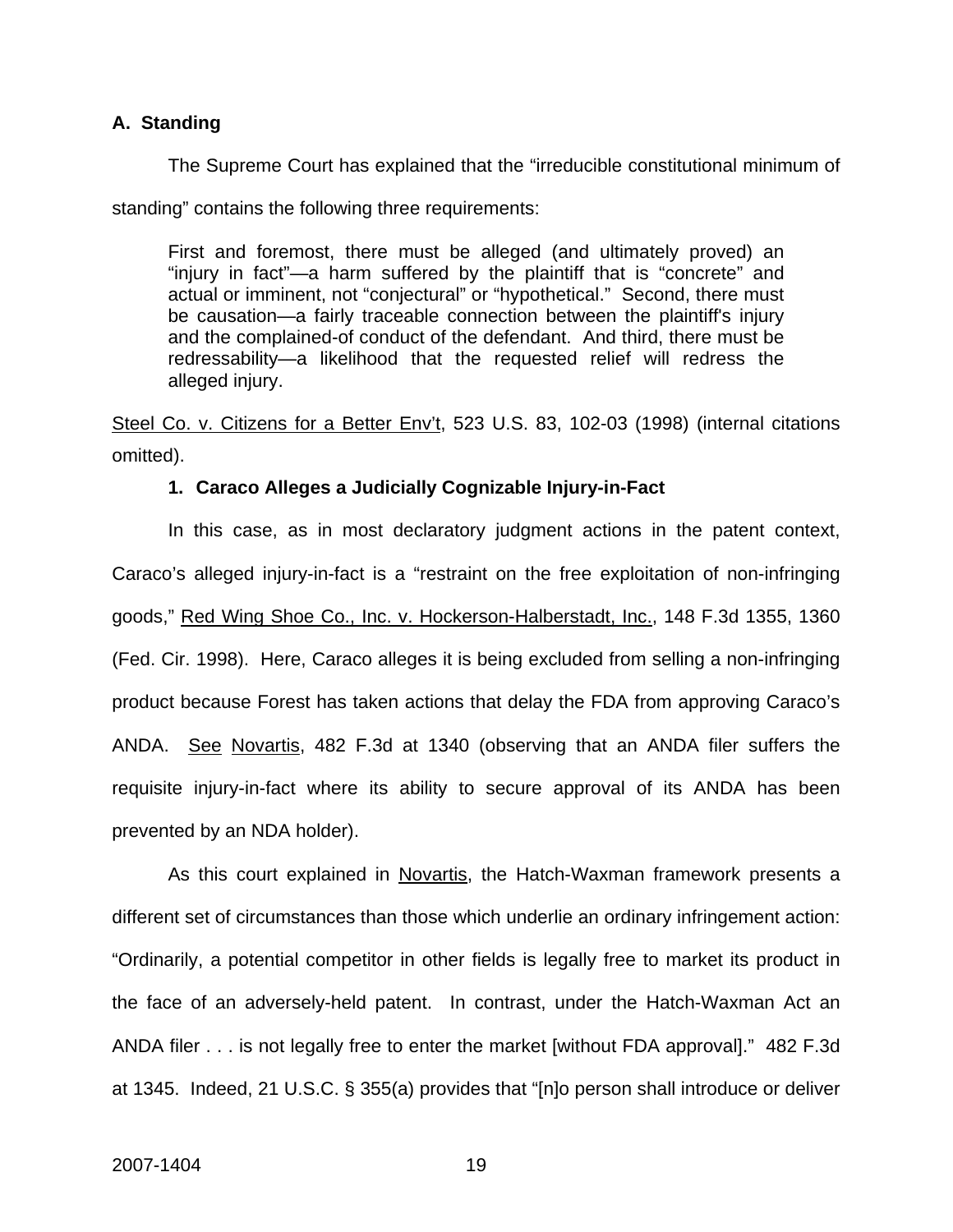for introduction into interstate commerce any new drug, unless an approval of an [NDA or ANDA] is effective with respect to such a drug." Thus, by preventing the FDA from approving the ANDAs of generic drug manufacturers, pharmaceutical patentees like Forest can potentially exclude non-infringing generic drugs from the market. If Caraco is correct that its generic drug does not infringe Forest's '941 patent, then it has a right to enter the generic drug market, and its exclusion from the generic drug market by Forest's actions is a sufficient Article III injury-in-fact. Moreover, the fact that Forest's actions can only exclude Caraco from the drug market in the context of the Hatch-Waxman framework does not render Caraco's injury any less "concrete, actual or imminent." Steel Co., 523 U.S. at 102-03.

In sum, Caraco alleges that it has been "restrain[ed from] the free exploitation of non-infringing goods," Red Wing Shoe, 148 F.3d at 1360. This is exactly the type of injury-in-fact that is sufficient to establish Article III standing under our caselaw. See id.; see also Novartis, 482 F.3d at 1345 (explaining that an NDA holder's use of an Orange-Book-listed patent to exclude a generic drug maker from the market creates "the exact type of uncertainty of legal rights that the ANDA declaratory judgment action [i.e. the CAPC, 35 U.S.C. § 355(j)(5)(C)] was enacted to prevent"). $^{9}$  $^{9}$  $^{9}$ 

<span id="page-20-0"></span> <sup>9</sup> <sup>9</sup> Even before the MedImmune and Novartis decisions, the District of Columbia Circuit came to a similar conclusion. See Mova Pharm. Corp. v. Shalala, 140 F.3d 1060, 1073 n.18 (D.C. Cir. 1998). In Mova, the court made the following observation:

<sup>[</sup>T]he Federal Circuit has had no occasion to decide whether there is "a controversy of sufficient immediacy and reality" to support a declaratory judgment action, when the plaintiff requires a judgment under section 355(j)(5)(B) in order to bring its product to market. It is possible that such a statutorily-created bottleneck, coupled with the statute's express reference to declaratory judgment actions as a means of relieving that bottleneck,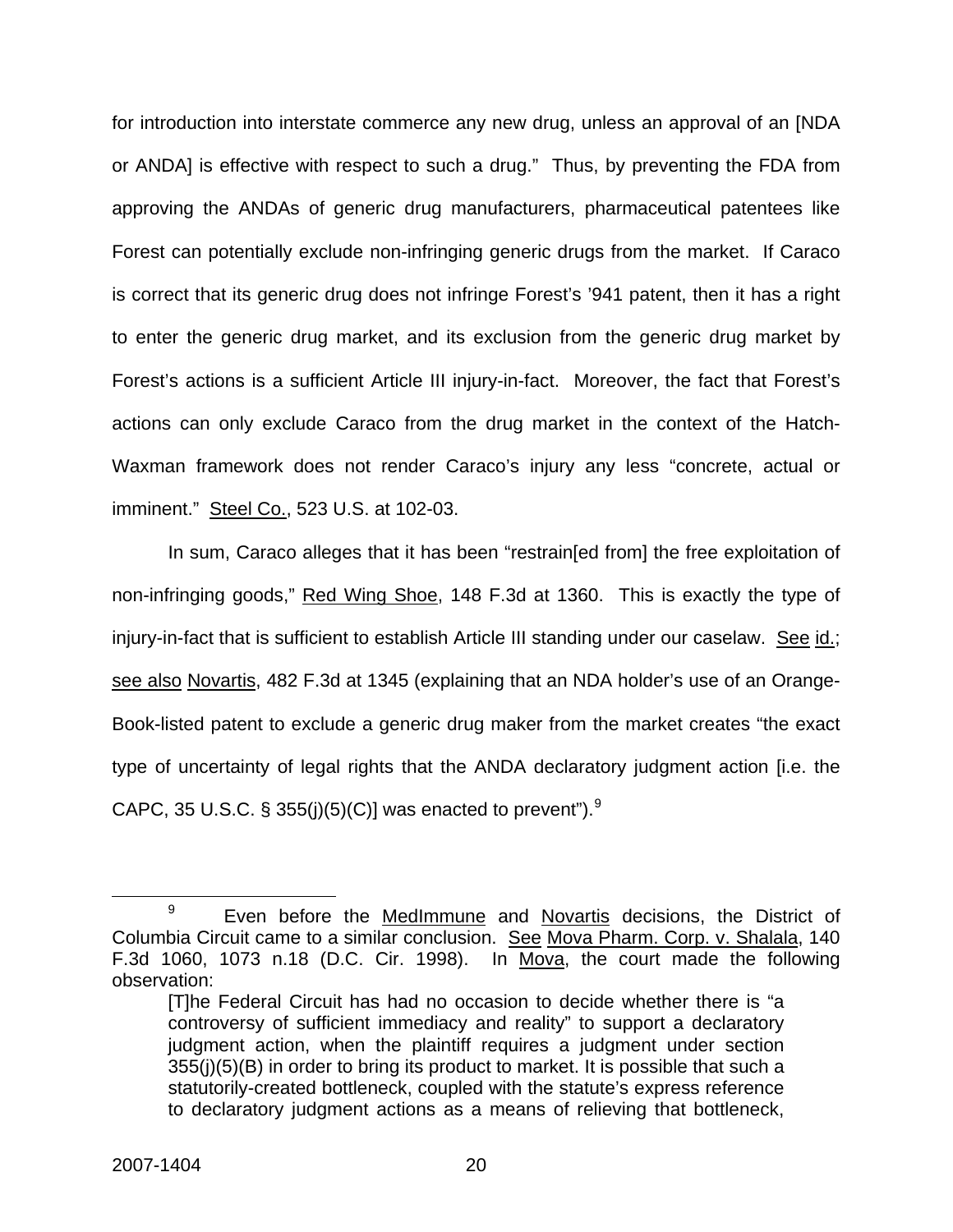#### **2. Caraco's Injury Is Traceable to Forest**

Caraco's injury is also "fairly traceable [to] the complained-of conduct of the defendant," Steel Co., 523 U.S. at 102-03. It is not the Hatch-Waxman Act or the FDA framework that prevents Caraco's ANDA from being approved by the FDA, but rather Forest's actions in the context—i.e. "under all the circumstances," MedImmune, 127 S. Ct. at 771—of the Hatch-Waxman framework. Simply put, if Forest had not listed its '712 and '941 patents in the FDA's Orange Book as valid patents covering the drug described in its NDA for Lexapro®, then 21 U.S.C. § 355(j)(5)(B)(iv) (2000) would not independently delay Caraco's ANDA from being approved by the FDA. Such but-for causation is sufficient to satisfy the traceability requirement of Article III standing. See Duke Power Co. v. Carolina Envtl. Study Group, Inc., 438 U.S. 59, 74-78, 81 n.26 (1978).

As discussed above, where the first Paragraph IV ANDA filer has failed to trigger its own 180-day exclusivity period, the NDA holder's listing of Orange-Book patents delays a subsequent Paragraph IV ANDA filer from entering the marketplace indefinitely. Moreover, this delay occurs even if the drug described in the subsequent Paragraph IV ANDA does not infringe the Orange-Book-listed patents. Here, Forest's listing of the '712 and '941 patents in the Orange-Book effectively denies Caraco an economic opportunity to enter the marketplace unless Caraco can obtain a judgment that both those patents are invalid or not infringed by its generic drug. Under these circumstances, Forest's listing of the '941 patent (the patent-in-suit) in the Orange-Book

 $\overline{a}$ 

might suffice to allow a plaintiff to show the existence of a "case or controversy" without demonstrating an immediate risk of being sued. Id. (internal citation omitted).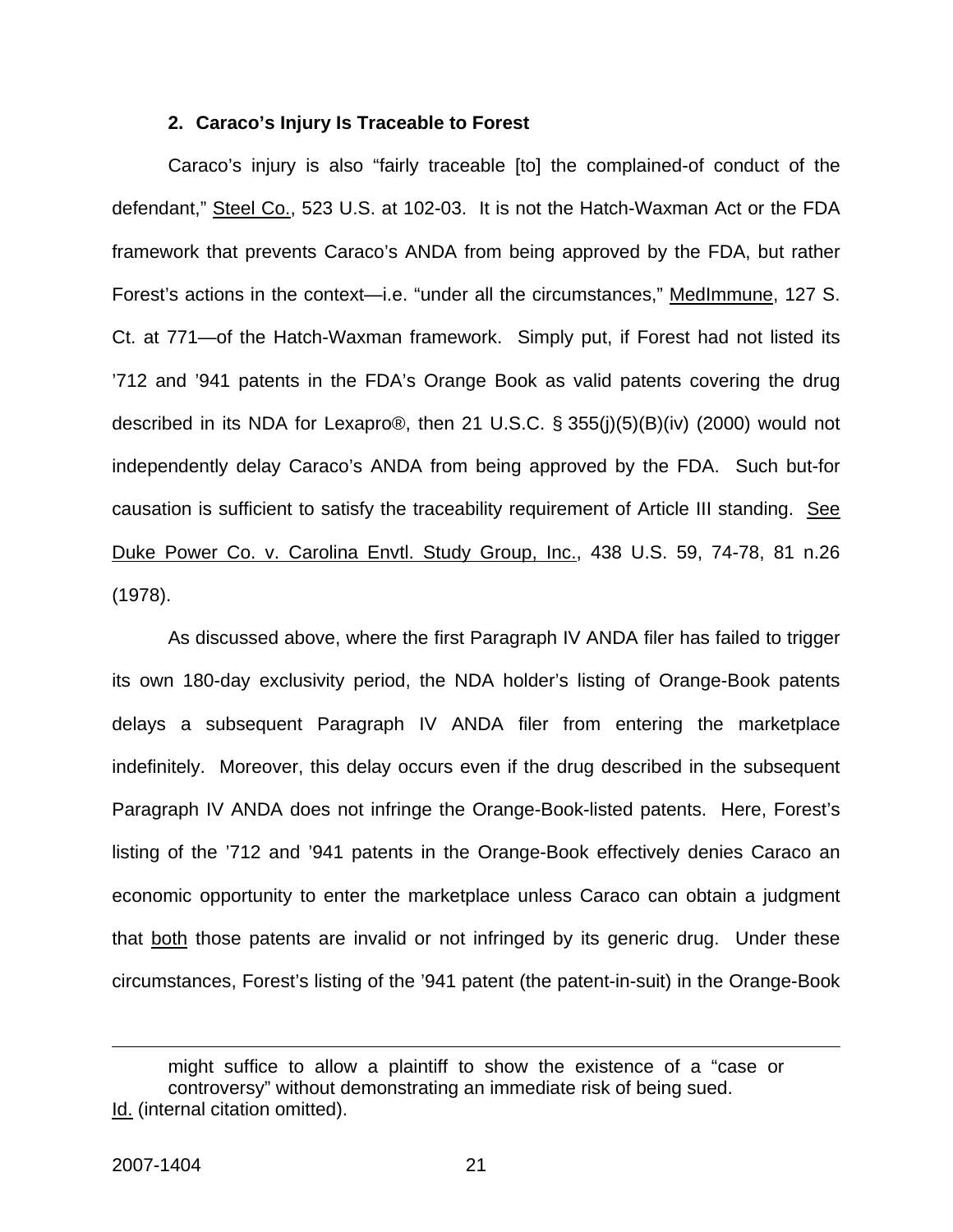creates an independent barrier to the drug market that deprives Caraco of an economic opportunity to compete. It is well established that the creation of such barriers to compete satisfies the causation requirement of Article III standing. See, e.g., Ne. Fla. Chapter, Associated Gen. Contractors of Am. v. Jacksonville, 508 U.S. 656, 666 (1993) (holding that the "imposition of [a] barrier" to bid for certain government contracts satisfied the injury-in-fact and causation requirements of Article III standing); Clements v. Flashing, 457 U.S. 957, 962 (1982) (holding that the imposition of an "obstacle to [plaintiff's] candidacy for higher judicial office" satisfied the injury-in-fact and causation requirements of Article III standing); Zenith Radio Corp. v. Hazeltine Research, Inc., 395 U.S. 100, 124-25 (1969) (holding that the plaintiff had standing to sue where it alleged that it had been denied a share of the market).

#### **3. Caraco's Injury Is Redressible by a Favorable Judgment**

Finally, Caraco's injury-in-fact is redressible by a declaratory judgment that the '941 patent is not infringed.<sup>[10](#page-22-0)</sup> A favorable judgment in this case would clear the path to FDA approval that Forest's actions would otherwise deny Caraco—namely, using the court-judgment trigger of 21 U.S.C. § 355(j)(5)(B)(iv)(II) (2000) to activate Ivax's exclusivity period. If Caraco obtains a favorable judgment that the drug described in its ANDA does not infringe Forest's '941 patent, then it will only need a judgment of invalidity or noninfringement on Forest's '712 patent in order to activate Ivax's exclusivity period and obtain FDA approval as swiftly as possible. Thus, a favorable

<span id="page-22-0"></span> $10$  Caraco's injury-in-fact would also be redressed by a judgment that the '941 patent is invalid, but Caraco has not sought a judgment of invalidity in this case.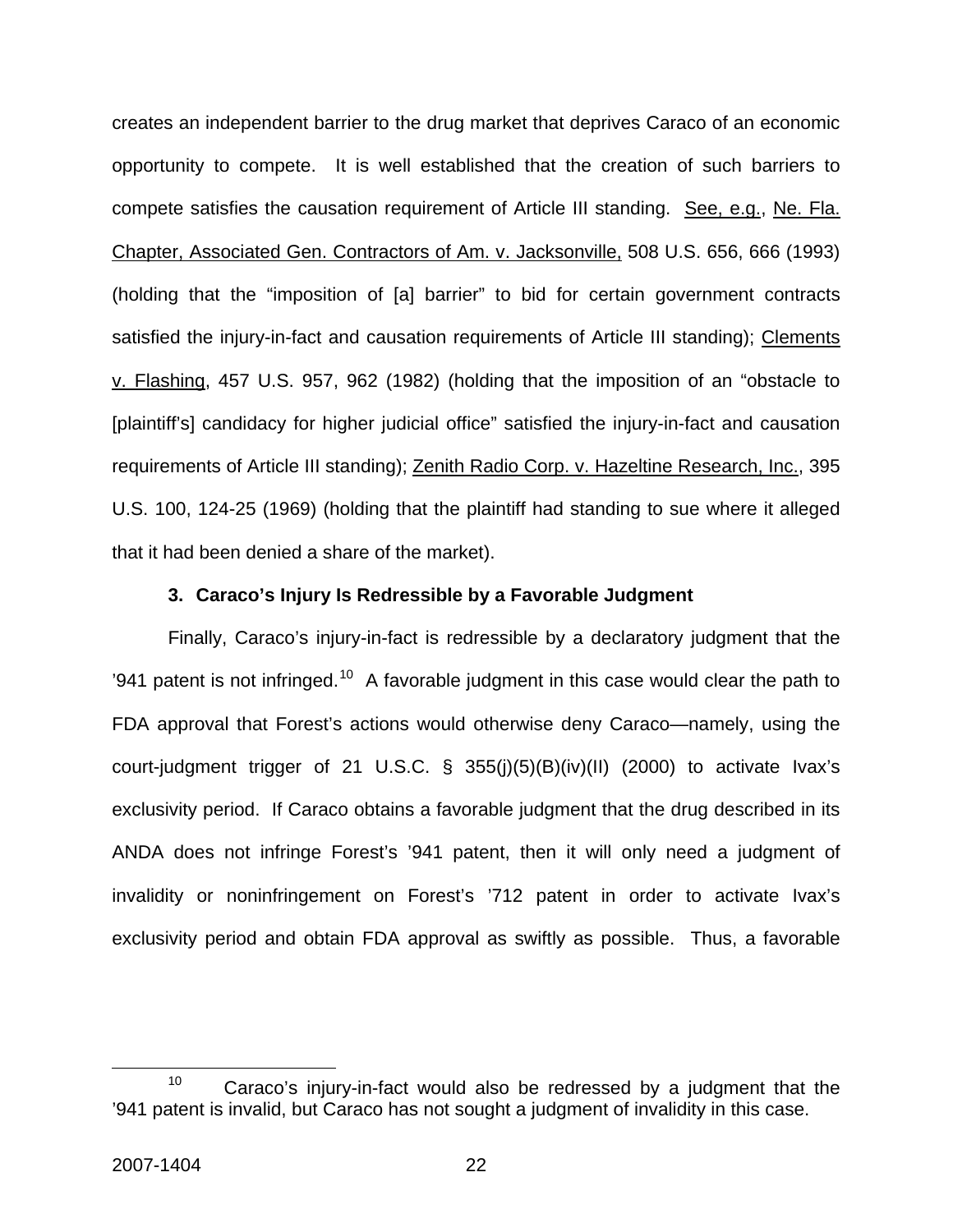judgment in this action would eliminate the potential for the '941 patent to exclude Caraco from the drug market. $11$ 

\* \* \*

In sum, Caraco's declaratory judgment action satisfies the injury-in-fact, causation, and redressibility requirements of standing. Moreover, even beyond satisfying the requirements of Article III standing, Caraco's action is consistent with the basic purpose of the Declaratory Judgment Act. As this court has previously explained, "the purpose of the Declaratory Judgment Act . . . in patent cases is to provide the allegedly infringing party relief from uncertainty and delay regarding its legal rights." Goodyear Tire & Rubber Co. v. Releasomers, Inc., 824 F.2d 953, 956 (Fed. Cir. 1987); see also Novartis, 482 F.3d at 1336 n.2 ("The Declaratory Judgment Act and 35 U.S.C. § 271(e)(5) 'serve[] the policies underlying the patent laws by enabling a test of the validity and infringement of patents that are . . . being used only as . . . scarecrows.'" (quoting Arrowhead Indus. Water, Inc. v. Ecolochem, 846 F.2d 731, 735 (Fed. Cir. 1988))).

In claiming that it has been denied the right to sell non-infringing generic drugs, Caraco has alleged precisely the type of injury that the Declaratory Judgment Act is designed to remedy. See Goodyear Tire & Rubber Co., 824 F.2d at 956; Red Wing Shoe, 148 F.3d at 1360; see generally E. Borchard, Declaratory Judgments 803-04 (2d ed. 1941) (discussing the history of the Declaratory Judgment Act). In particular,

<span id="page-23-0"></span><sup>&</sup>lt;sup>11</sup> Although we do not so decide, it appears that if Forest would submit to a consent decree that the drug described in Caraco's ANDA does not infringe the '941 patent, such a decree would redress Caraco's alleged injury-in-fact just as well as any other court judgment. Thus, if Forest's objective in granting the covenant not to sue on the '941 patent was to avoid costly litigation with Caraco, this might be the best approach to resolve the controversy between the parties.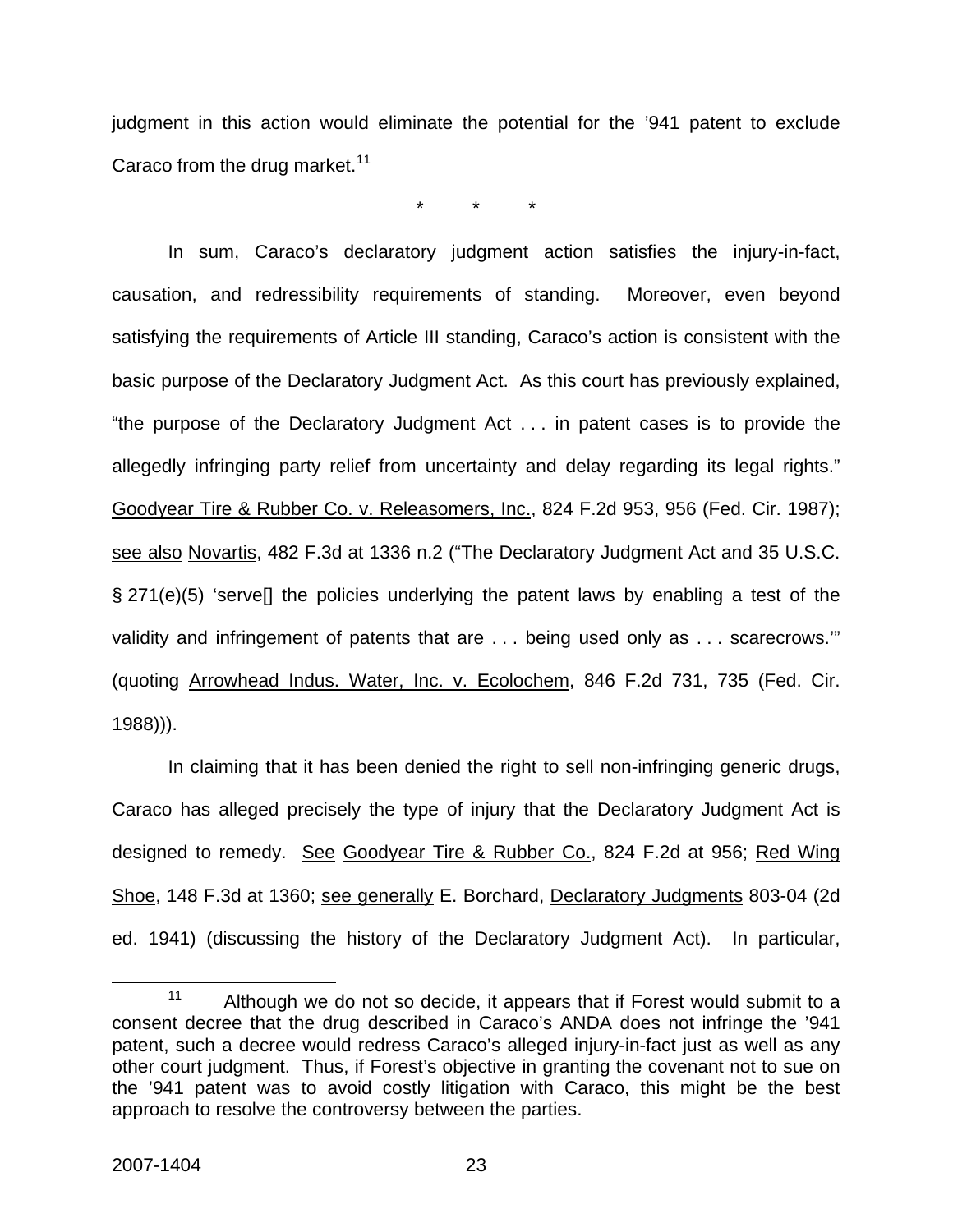Caraco alleges that Forest's actions exclude it from the market without ever subjecting Forest's '941 patent to a court determination of its scope.<sup>[12](#page-24-0)</sup> Caraco essentially argues that Forest's actions may allow it to "use a restricted [i.e. narrowly drafted] patent to justify much wider claims of infringement," E. Borchard, supra, at 803-04. Indeed, Caraco claims that it is being excluded from the drug market by Forest's '941 patent even though the generic drug described in its ANDA may not infringe the '941 patent.

Finally, Caraco's declaratory judgment action is also consistent with the basic goal of the Hatch-Waxman Act, which is to balance the need for pharmaceutical innovation with the need for generic drug competition. Andrx Pharms., Inc., 276 F.3d at 1371. As previously noted, a significant part of this carefully crafted dialectic balance is encouraging the early resolution of patent disputes when subsequent Paragraph IV ANDA filers are "blocked by a first generic applicant's 180-day exclusivity." See 149 Cong. Rec. S15885 (Nov. 25, 2003) (remarks of Sen. Kennedy).<sup>[13](#page-24-1)</sup>

<span id="page-24-0"></span> $12$  As noted earlier, in the present action Caraco does not seek a judgment that the '941 patent is invalid.

<span id="page-24-1"></span>Both the dissent and Forest contend that the legislative history of the Hatch-Waxman Act supports the argument that the covenant not to sue moots any and all controversy with Caraco. The legislative history to which the dissent and Forest cite are the following remarks by Senator Edward Kennedy:

We fully expect that, in almost all situations where a generic applicant has challenged a patent [by filing an ANDA with a Paragraph IV certification] and not been sued for patent infringement, a claim by the generic applicant seeking declaratory judgment on the patent will give rise to a justiciable "case or controversy" under the Constitution. We believe that the only circumstance in which a case or controversy might not exist would arise in the rare circumstance in which the patent owner and brand drug company have given the generic applicant a covenant not to sue, or otherwise formally acknowledge that the generic applicant's drug does not infringe.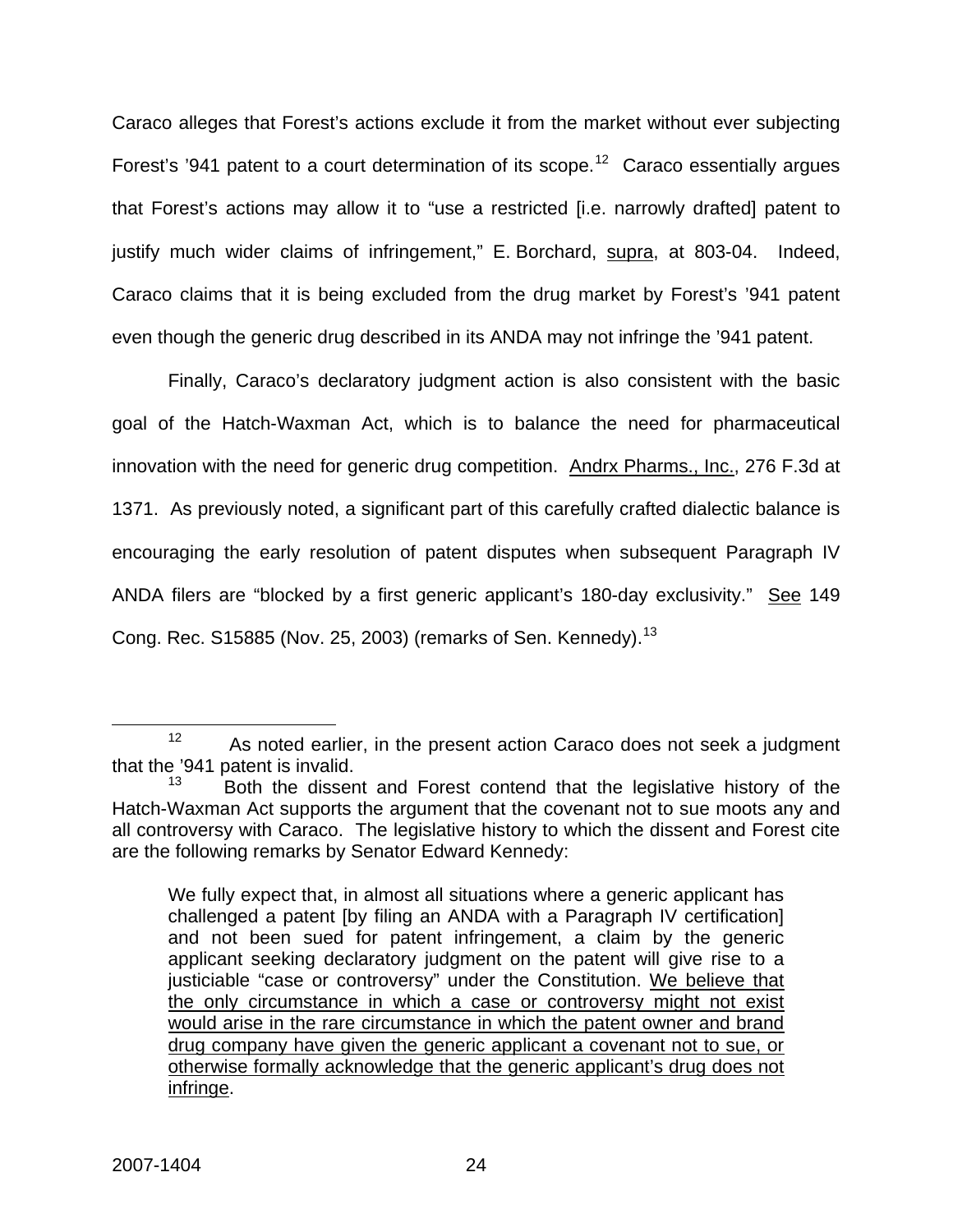#### **B. Ripeness**

Whether an action is "ripe" requires an evaluation of "both the fitness of the issues for judicial decision and the hardship to the parties of withholding court consideration." Abbott Labs., 387 U.S. at 149. As to the first prong, an action is fit for judicial review where further factual development would not "significantly advance [a court's] ability to deal with the legal issues presented." Nat'l Park Hospitality Ass'n v. Dep't of Interior, 538 U.S. 803, 812 (2003). As to the second prong, withholding court consideration of an action causes hardship to the plaintiff where the complained-of conduct has an "immediate and substantial impact" on the plaintiff. Gardner v. Toilet Goods Ass'n, 387 U.S. 167, 171 (1967).

In this case, both prongs of the ripeness inquiry are satisfied. First, additional factual development would not advance the district court's ability to decide Caraco's action for a declaratory judgment of noninfringement. Caraco has a complete generic drug product that has been submitted to the FDA for approval, and no additional facts

1

<sup>149</sup> Cong. Rec. S15885 (Nov. 25, 2003) (remarks of Sen. Kennedy, ranking member of U.S. Senate Committee on Health, Education, Labor, and Pensions) (emphasis added).

Despite the arguments of the dissent and Forest, Senator Kennedy's remarks regarding the effect of a covenant not to sue were made when this court applied a "reasonable-apprehension-of-suit" test as the sole test for whether an action seeking a declaratory judgment of invalidity or noninfringement presented a justiciable Article III controversy. See, e.g., Pfizer, 395 F.3d at 1332. Under the reasonable-apprehensionof-suit test, a covenant not to sue would eliminate the controversy between the parties because the generic drug applicant would no longer have a reasonable apprehension of suit by the patentee. However, as discussed earlier, this singular approach to the justiciability of declaratory judgment actions was struck down by the Supreme Court in MedImmune, 127 S. Ct. at 774 n.11. Given this background, Senator Kennedy's comments only emphasize Congress's intent that the jurisdiction of federal courts to resolve CAPCs would extend to the limits of the Constitution. 35 U.S.C. § 271(e)(5). Moreover, it is ultimately the province and duty of the judicial department, not Congress, to discern the limits of Article III jurisdiction. See Marbury v. Madison, 5 U.S. (1 Cranch) 137, 177 (1803).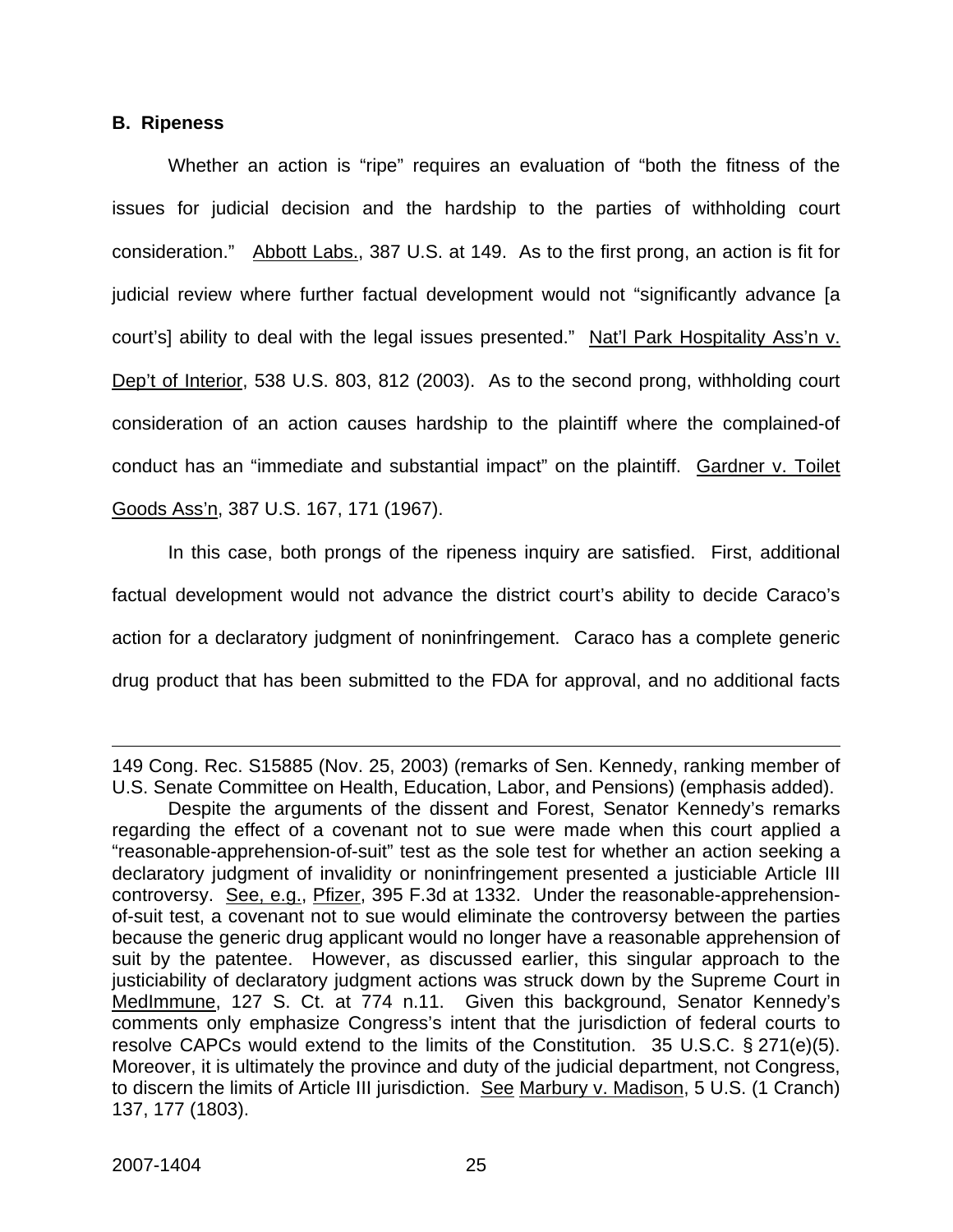are required to determine whether this drug product infringes the claims of Forest's '941 patent. Second, if Caraco's drug does not infringe Forest's '941 patent, then withholding court consideration of Caraco's declaratory judgment action has the "immediate and substantial impact" of forestalling Caraco's ability to activate Ivax's exclusivity period through the court-judgment trigger of 21 U.S.C. § 355(j)(5)(B)(iv)(II) (2000).<sup>[14](#page-26-0)</sup> As noted earlier, only a judgment of invalidity or noninfringement with respect to both the '712 and '941 patents can trigger Ivax's exclusivity period pursuant to 21 U.S.C. § 355(j)(5)(B)(iv)(II) (2000). Thus, if Caraco's drug does not infringe Forest's

<span id="page-26-0"></span> $14$  The dissent concludes that delaying resolution of this suit will have no immediate and substantial impact on Caraco. Indeed, the dissent states that the majority opinion "is highly speculative and conjectural, and involves uncertain legal issues that have not yet been resolved." With all due respect, we disagree. The dissent offers three main reasons to support its conclusion, and we will address each in turn.

First, the dissent states that there is "no basis to conclude that the first-filing generic manufacturer will, or is likely to, delay bringing its product to market after the '712 patent expires." We agree. What the dissent fails to recognize, however, is that the injury upon which Caraco's suit is premised is the delay (in triggering Ivax's exclusivity period) between now and when the '712 patent expires in 2012, not any delay (in triggering Ivax's exclusivity period) after the '712 patent expires. Thus, the dissent is in error when it notes that our analysis requires speculating as to when Ivax decides to market its drug after the '712 patent expires.

Second, the dissent states that we assume that a first Paragraph IV ANDA filer who unreasonably delays in marketing its drug cannot lose its right to exclusivity. The dissent is incorrect. Our conclusion that the first filer in this case, i.e. Ivax, cannot forfeit its exclusivity period is not based on an assumption, but rather the texts of the Hatch-Waxman Act and the MMA. See discussion supra note 2. As discussed, the MMA amendments to the Hatch-Waxman Act include a grandfather provision that specifically exempts a certain class of Paragraph IV ANDA filers, including Ivax, from being subject to the MMA's 180-day exclusivity forfeiture provisions. Accordingly, it cannot plausibly be argued that Ivax may nevertheless forfeit its exclusivity period.

Third, the dissent states that our analysis "assumes that [Caraco] will prevail in its non-infringement claim—an uncertain assumption at best." We make no such assumption, nor need we. A plaintiff need not prove it will prevail on the merits of its case in order to prove that it has standing to bring the case. Steel Co., 523 U.S. at 89 ("It is firmly established in our cases that the absence of a valid (as opposed to arguable) cause of action does not implicate subject-matter jurisdiction, i.e., the courts' statutory or constitutional power to adjudicate the case.").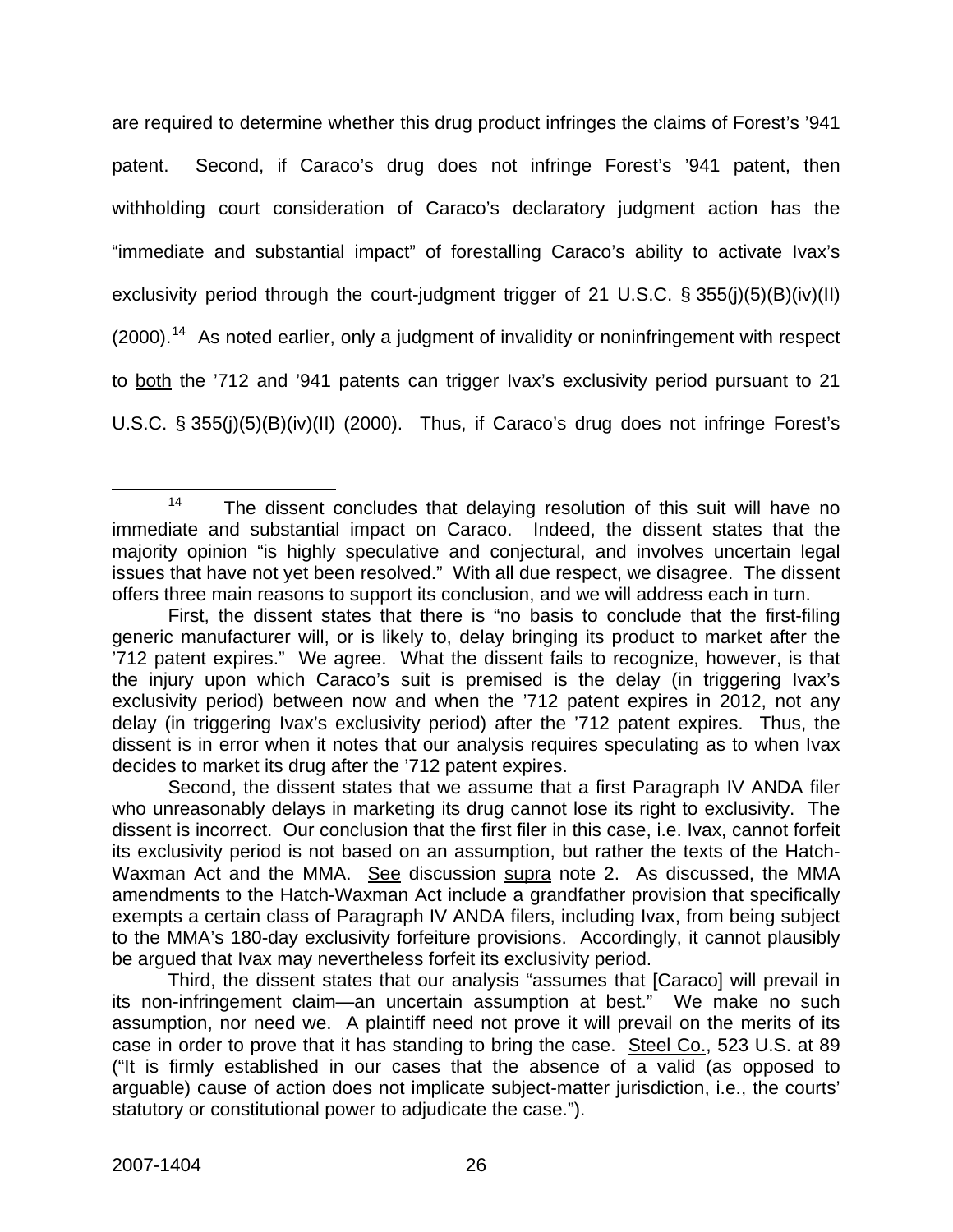'941 patent, then delaying court consideration of Caraco's declaratory judgment action on the '941 patent delays the date on which the FDA is authorized to approve Caraco's ANDA. Specifically, Caraco would be delayed until at least 181 days after the '712 patent expires in 2012. Because Caraco cannot market its generic drug without FDA approval, being delayed from resolving its claim to noninfringement of the '941 patent creates a potential for lost profits. Accordingly, Caraco's action is ripe for judicial review.

#### **C. Mootness**

The mootness doctrine requires that the requisite personal stake that is required for a party to have standing at the outset of an action must continue to exist throughout all stages of the action. Geraghty, 445 U.S. at 397. The Supreme Court has articulated the mootness standard as follows:

Simply stated, a case is moot when the issues presented are no longer "live" or the parties lack a legally cognizable interest in the outcome. Where one of the several issues presented becomes moot, the remaining live issues supply the constitutional requirement of a case or controversy.

Powell v. McCormack, 395 U.S. 486, 496-97 (1969) (internal citations omitted). The question here is whether Forest's unilateral covenant not to sue Caraco on the '941 patent renders Caraco's declaratory judgment action moot.

To be sure, Forest's covenant not to sue eliminates any reasonable apprehension of suit on the '941 patent. If a threat of suit was the only action allegedly taken by Forest that effectively excluded Caraco from the marketplace, the covenant not to sue would moot Caraco's case and divest the district court of Article III jurisdiction. See, e.g., Super Sack Mfg. Corp. v. Chase Packaging Corp., 57 F.3d 1054, 1058-59 (Fed. Cir. 1991). But see Fort James Corp. v. Solo Cup Co., 412 F.3d 1340, 1347-49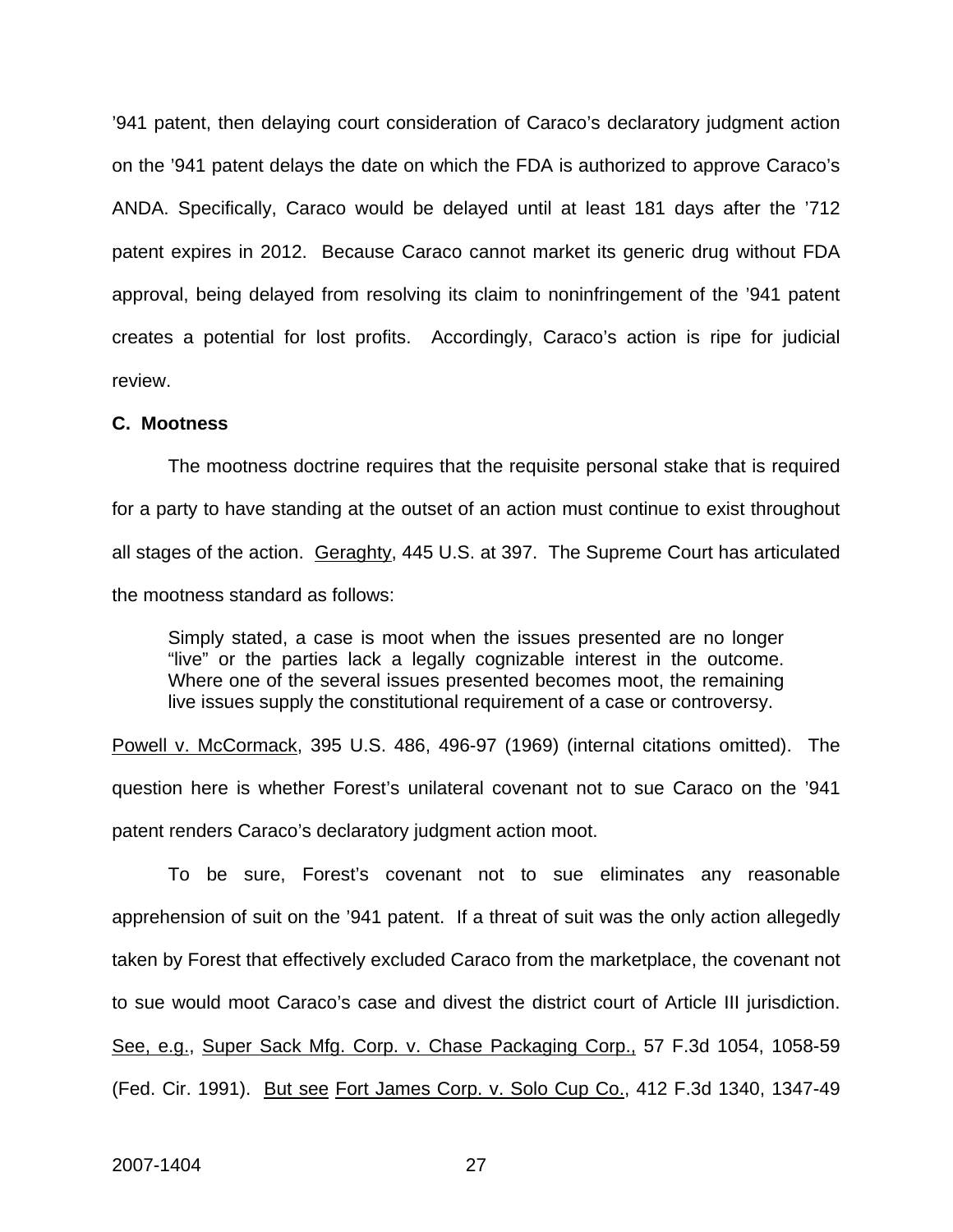(Fed. Cir. 2005) (holding that a patentee's covenant not to sue an alleged infringer after a jury verdict of noninfringement did not moot the alleged infringer's counterclaim for unenforceability). However, Caraco does not only allege that it has a reasonable apprehension of suit on the '941 patent. Caraco also alleges that the listing of the '941 patent in the Orange Book effectively prevents Caraco from entering the drug market. Essentially, Caraco is alleging that it has been denied entry to the market in a manner that is unique to the Hatch-Waxman context.

Clearly, in the ordinary infringement context, even when a patentee maintains that its patents are valid and infringed by a potential defendant, a covenant not to sue allows the recipient to enter the marketplace. Indeed, a covenant not to sue on a patent ensures that the covenant's recipient will not be liable for damages or subject to an injunction for infringement of that patent. However, in the Hatch-Waxman context, regardless of a covenant not to sue, a generic drug manufacturer cannot enter the market without FDA approval. Moreover, an NDA holder's covenant not to sue a subsequent Paragraph IV ANDA filer does not affect the FDA's authority to approve the ANDA. As discussed above, where the first Paragraph IV ANDA filer fails to trigger its own exclusivity period, a subsequent Paragraph IV ANDA filer can only obtain FDA approval before the relevant Orange-Book-listed patents expire by obtaining a judgment that those patents are invalid or not infringed.Such a judgment is required to trigger the first Paragraph IV ANDA filer's exclusivity period and thus allow the FDA to approve the subsequent Paragraph IV ANDA 181 days after the triggering event. Under these circumstances, even after a covenant not to sue has been granted, the dispute as to infringement or invalidity of the relevant Orange-Book-listed patents constitutes "a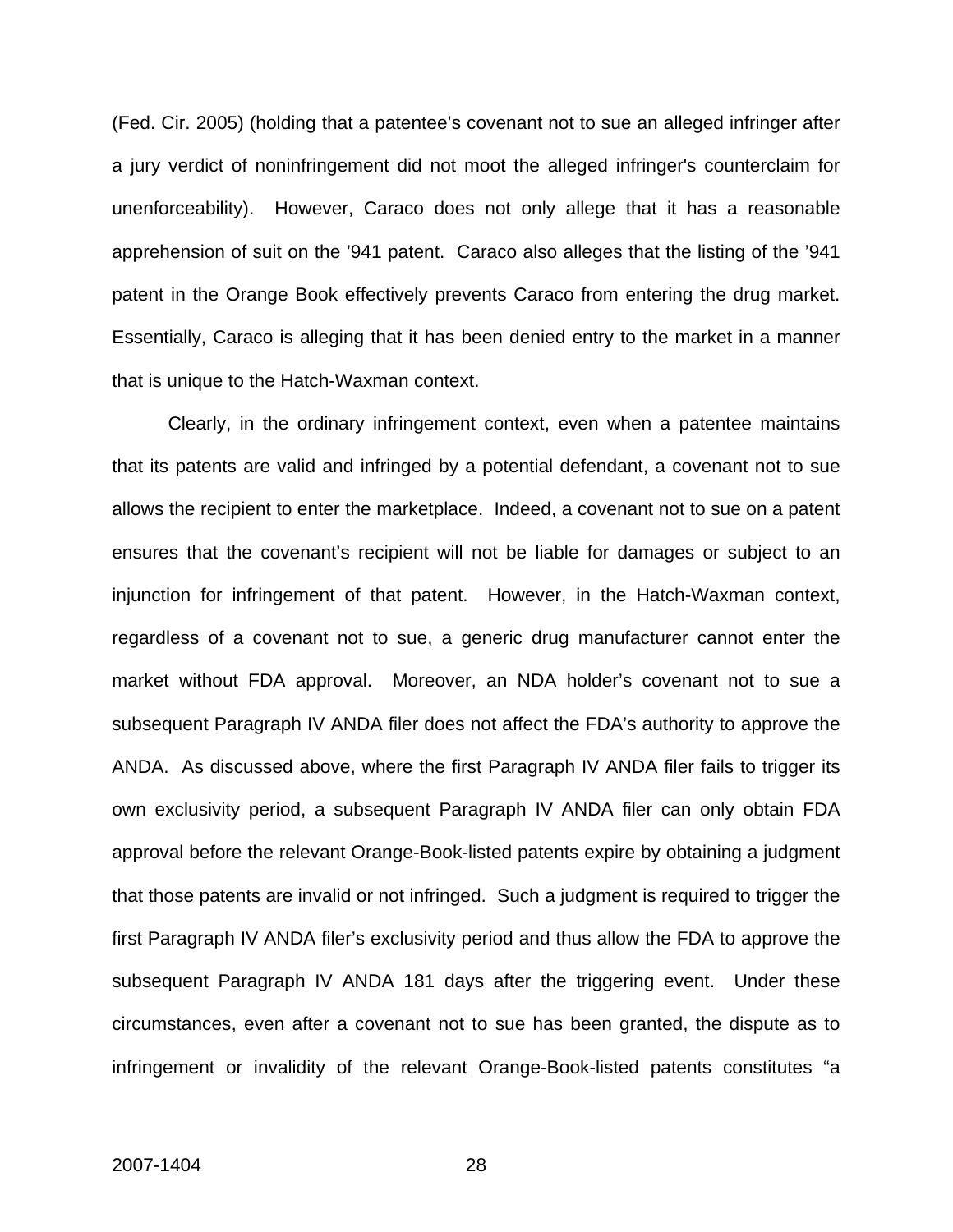substantial controversy, between parties having adverse legal interests, of sufficient immediacy and reality to warrant the issuance of a declaratory judgment." MedImmune, 127 S. Ct. at 771.

Here, Forest's covenant not to sue Caraco does not allow Caraco to enter the generic drug market. Only by obtaining a judgment of noninfringement on both the '712 and '941 patents can Caraco trigger Ivax's 180-day exclusivity period, which currently prevents the FDA from approving Caraco's ANDA. Without a judgment of noninfringement on the '941 patent, even if Caraco prevailed against Forest in the separate infringement action on the '712 patent, Caraco would not be able to activate Ivax's exclusivity period via the court-judgment trigger of 21 U.S.C. § 355(j)(5)(B)(iv)(II) (2000). Moreover, until Ivax's exclusivity period expires, the FDA cannot approve Caraco's ANDA. See 21 U.S.C. § 355(j)(5)(B)(iv) (2000). Thus, terminating this action without a judgment with respect to infringement on the '941 patent could delay FDA approval of Caraco's ANDA and thereby exclude Caraco from the drug market, even if its generic drug does not infringe the '941 patent. In these circumstances, Forest's covenant not to sue Caraco does not eliminate the controversy between the parties.

In sum, Caraco's declaratory judgment action presents an Article III controversy as to whether the drug described in Caraco's ANDA infringes Forest's Orange-Booklisted '941 patent. This controversy is not premised only upon a threat of an infringement suit. A controversy also exists because Forest's actions effectively prevent the FDA from approving Caraco's ANDA and thus exclude Caraco from the drug market. Forest's covenant not to sue does not eliminate the controversy with Caraco, because the controversy can only be resolved by a judgment that determines whether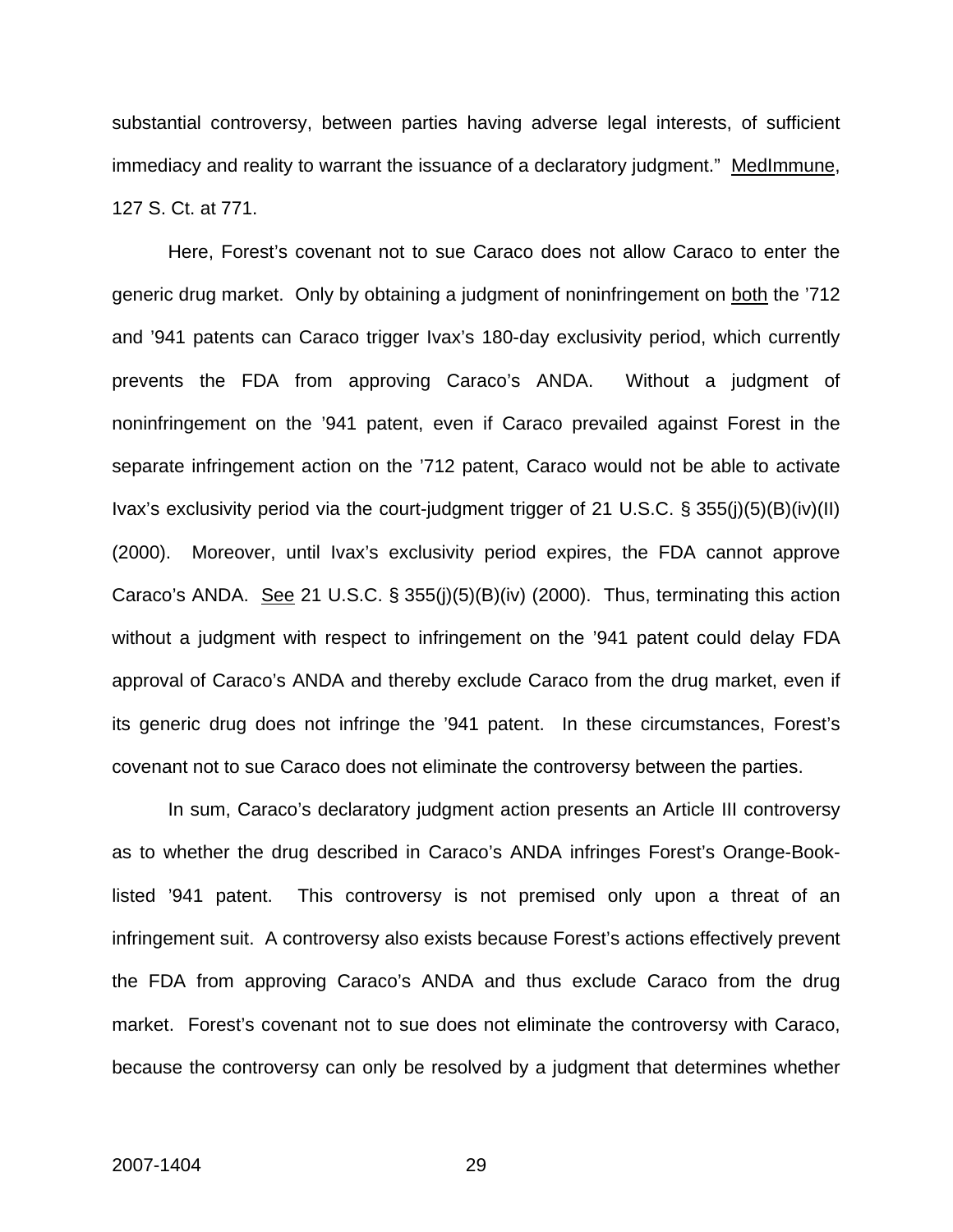Forest's '941 patent is infringed by the drug described in Caraco's ANDA. Accordingly, we hold that this action presents an ongoing Article III case and controversy.

# **IV. CONCLUSION**

 For the foregoing reasons, we reverse the district court's decision dismissing Caraco's declaratory judgment action and remand for further consideration.

# REVERSED AND REMANDED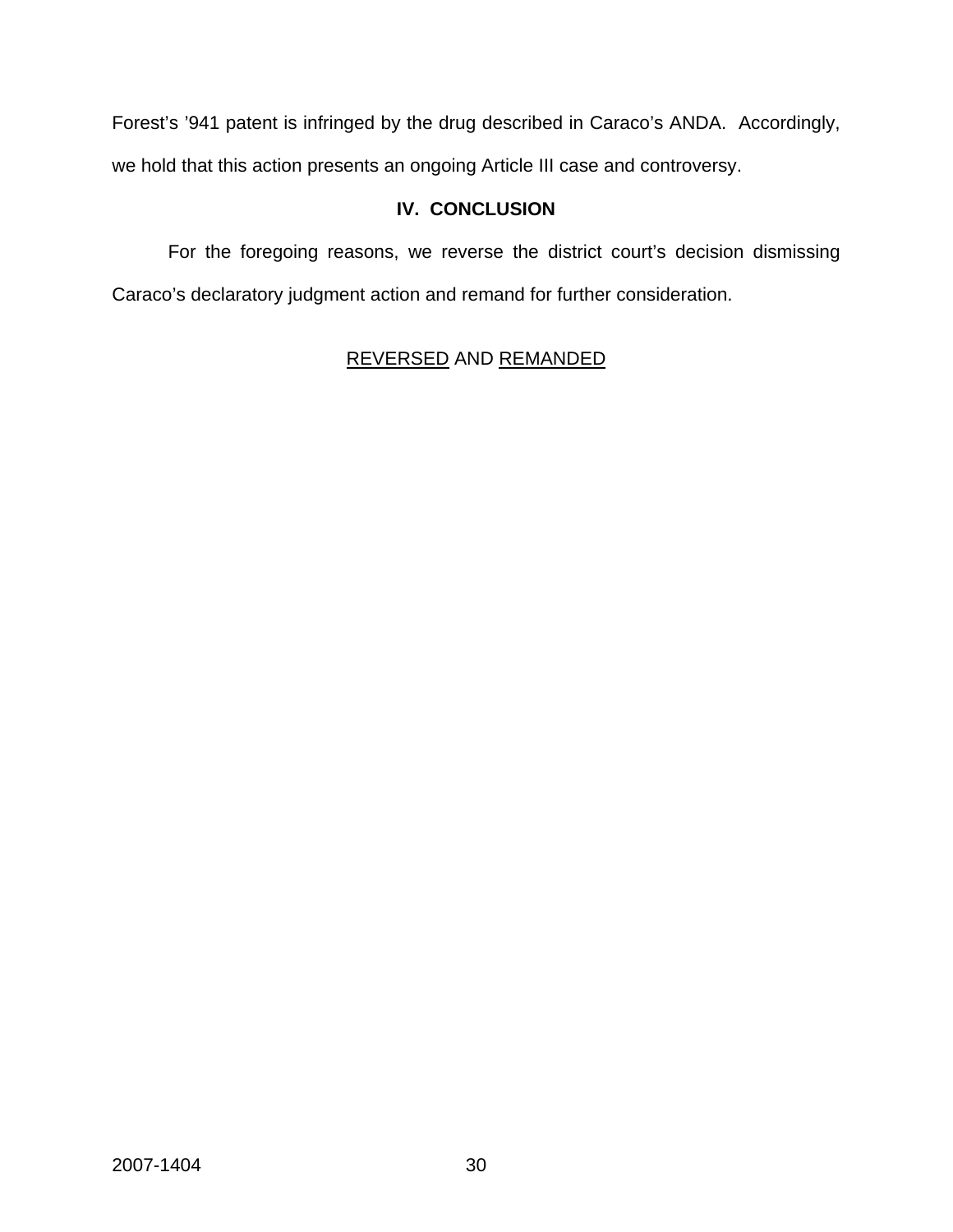# **United States Court of Appeals for the Federal Circuit**

2007-1404

## CARACO PHARMACEUTICAL LABORATORIES, LTD.,

Plaintiff-Appellant,

v.

#### FOREST LABORATORIES, INC., FOREST LABORATORIES HOLDINGS, LTD., and H. LUNDBECK A/S*,*  Defendants-Appellees.

Appeal from the United States District Court for the Eastern District of Michigan in case no. 07-CV-10737, Chief Judge Bernard A. Friedman.

FRIEDMAN, Senior Circuit Judge, dissenting.

I would affirm.

I

 A. In most instances an alleged infringer seeks a declaratory judgment of noninfringement or patent invalidity to protect itself from a subsequent judicial determination that has a significant adverse financial impact upon the infringer. The present case involves no such danger or possibility, since the covenant not to sue precludes Forest (the proprietary manufacturer) from subjecting Caraco (the generic manufacturer) to damages for infringement of the '941 patent.

 Here Caraco's reason for seeking a declaratory judgment of non-infringement is quite different. Its concern is not that it may be sued for infringement if it markets its generic version of the patented drug, but that unless it can obtain a present judicial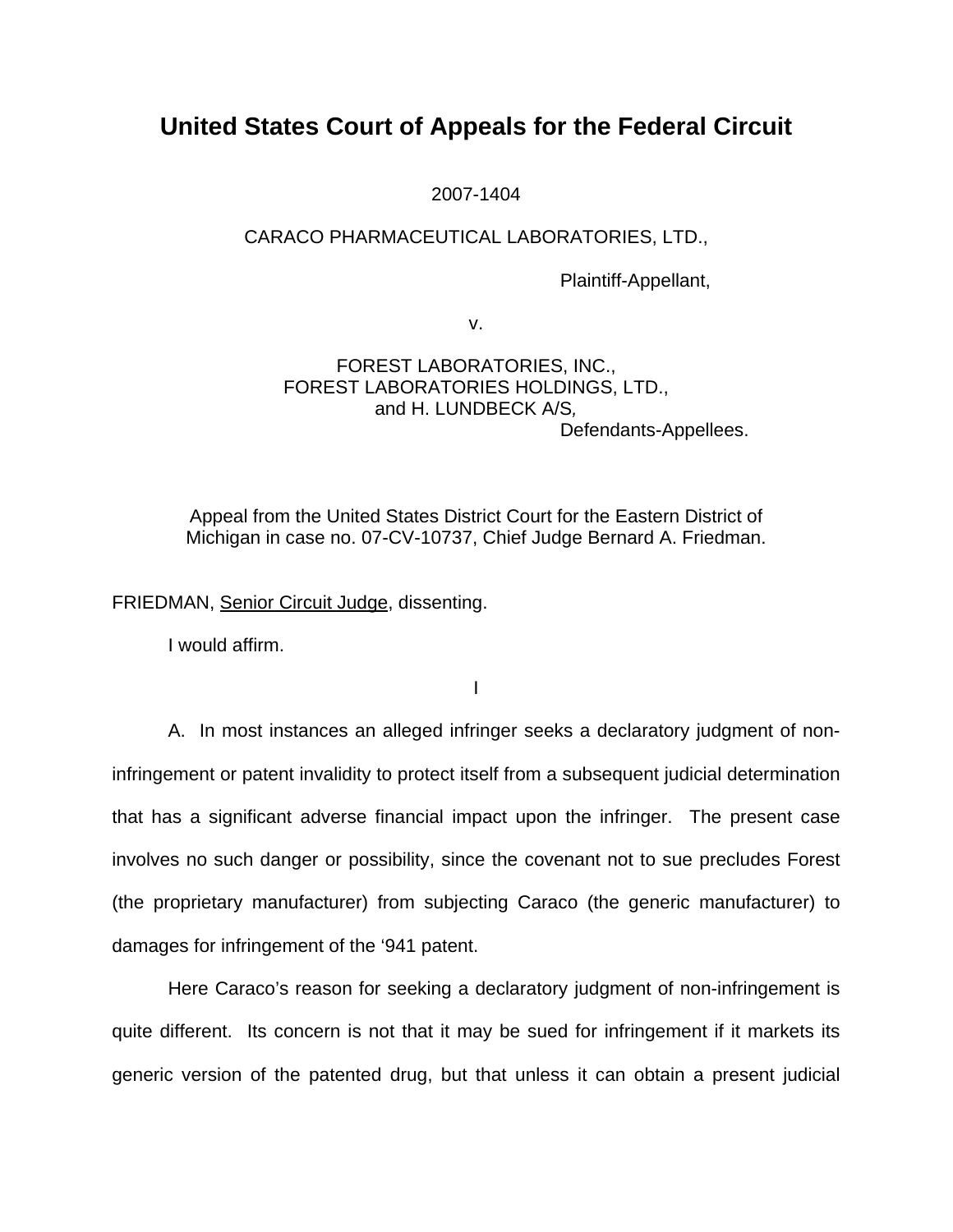determination of that issue, its ability to enter the market may be delayed. This claim stems from and is based upon the particular provisions of the Hatch-Waxman Act.

 Under that Act someone seeking to market a generic version of a patented drug files an Abbreviated New Drug Application (known as an "ANDA"). The filing of an ANDA constitutes an act of infringement. If, within forty-five days of receiving a notice of such filing that alleges that the patent on the drug is invalid or that the proposed generic drug does not infringe the patent, the proprietary manufacturer sues the generic manufacturer for infringement, the Food and Drug Administration cannot approve the ANDA for thirty months. The Act also provides that the first generic manufacturer to file an ANDA covering the patented drug has the exclusive right to sell such generic product for 180 days following the first sale of the generic product or a court decision holding the patent invalid or not infringed. This provision, under which the 180-day period of exclusivity is triggered by a judicial decision holding the patent invalid or not infringed, is the basis for Caraco's contention that there was an actual case or controversy before the district court despite Forest's covenant not to sue for infringement.

 The theory, as I understand it and as the court apparently views it, is that the other generic manufacturers who filed first might not begin to sell their generic product upon either the expiration of the thirty month stay period or of the patents, and because the generic manufacturers cannot begin selling their products until 180 days after the first-filing generic manufacturer begins its sales, the result of such earlier filing by the generic manufacturer may be to delay Caraco's ability to begin marketing its product for a substantial period, or even indefinitely. Caraco thus contends, and the court holds, that it should be able to invoke the alternative statutory triggering mechanism for the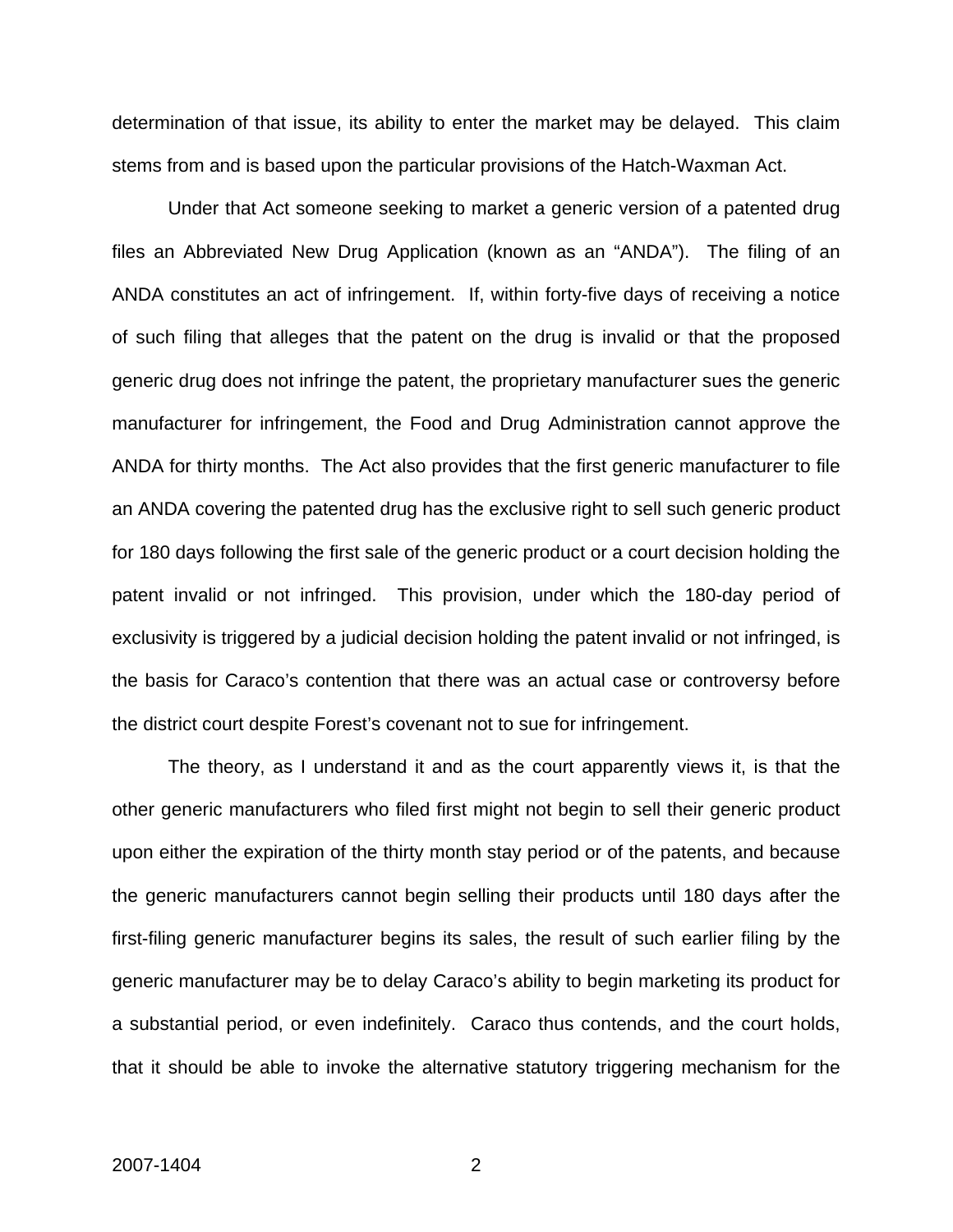180-day exclusivity period—a judicial determination of patent non-infringement or invalidity—by maintaining its declaratory-judgment litigation.

 This argument is highly speculative and conjectural, and involves uncertain legal issues that have not yet been resolved.

 I have no basis for concluding that the first-filing generic manufacturer will, or is likely to, delay bringing its product to market after the '712 patent expires. Indeed, such delay would seem inconsistent with that manufacturer's being the first to file its ANDA a situation it presumably sought to give it the competitive advantage of having the exclusive right to sell its generic products for the first 180-days after that product went on the market.

 The argument also assumes that the 180-day exclusivity period would not begin to run until the generic manufacturer actually begins marketing its product, and any delay in such marketing will simply defer the beginning of the 180-day period. It could plausibly be argued, however, that despite the seemingly absolute nature of the statutory 180-day exclusivity, a generic manufacturer that unreasonably delays the commencement of marketing after the thirty month period and the patent term have expired, loses its right to exclusivity. Indeed, although the issue has not been raised in this appeal, it could be argued that the thirty month period itself terminates if, after triggering that period by suing the generic manufacturer for infringement after it files its ANDA, the proprietary manufacturer in effect vitiates such action by executing a covenant not to sue for infringement and dismissing its infringement suit.

 Finally, Caraco's argument assumes that it will prevail in its non-infringement claim—an uncertain assumption at best.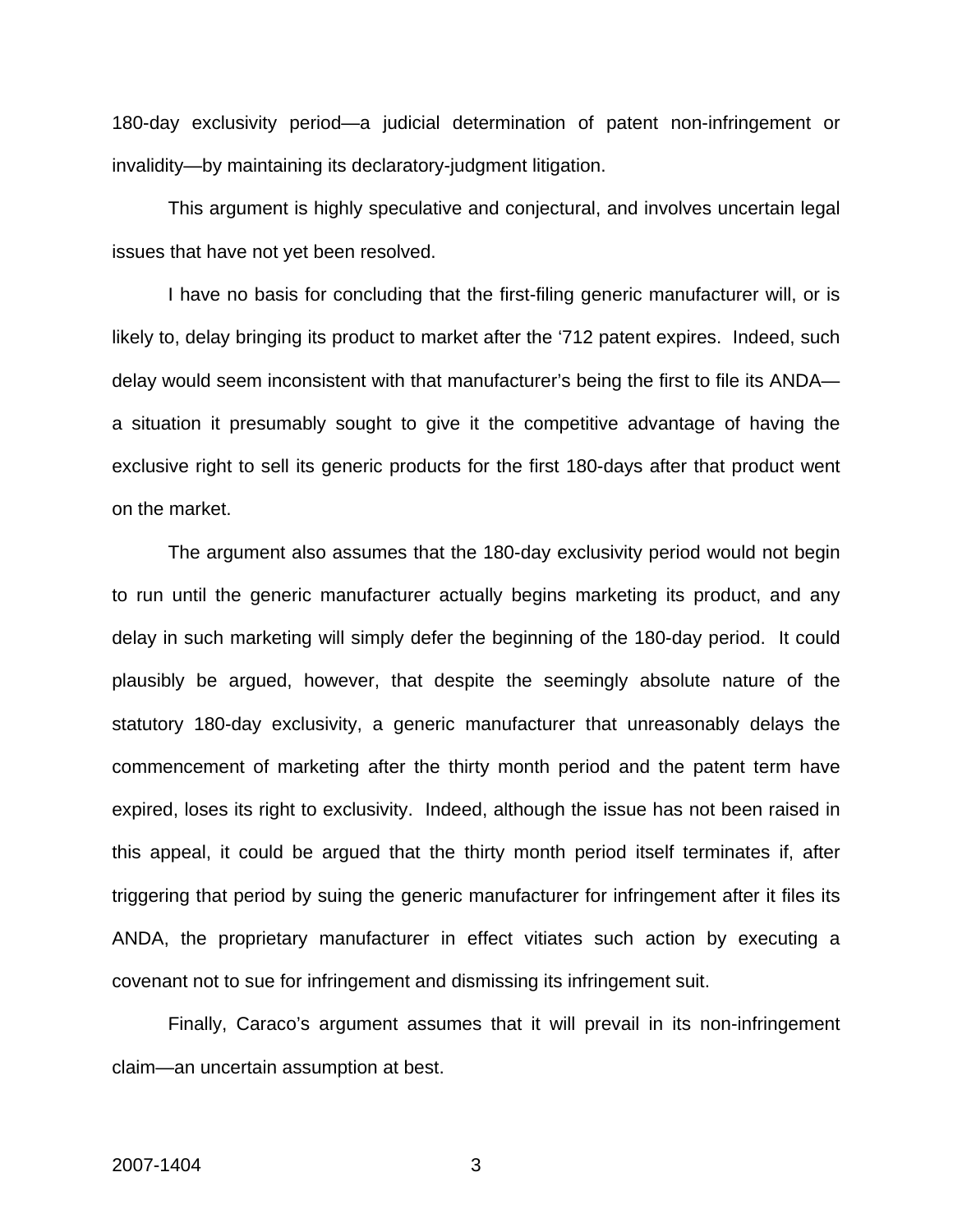In MedImmune, Inc. v. Genentech, Inc., 549 U.S. \_\_\_\_, 127 S. Ct. 764, 771 (2007), the Supreme Court recently stated that "the question in each case is whether the facts alleged, under all the circumstances, show that there is a substantial controversy, between parties having adverse legal interests, of sufficient immediacy and reality to warrant the issuance of a declaratory judgment.'" Considering all the circumstances here, I answer that question negatively.

 B. The court twice cites the legislative history of the Hatch-Waxman Act. The "history" that it cites, however, consists exclusively of statements during the debate on the legislation made by Senator Kennedy, whom it describes as the "ranking member" of the Senate committee.

 Senator Kennedy, however, was not a sponsor of the legislation. There is no indication that his statements reflected the views of the majority of the committee or of the Senate, or the sponsors of the legislation. In my view, Senator Kennedy's statements do not provide an appropriate or adequate basis for determining the scope and meaning of this legislation. See Garcia v. United States, 469 U.S. 70, 76 (1984) ("In surveying legislative history we have repeatedly stated that the authoritative source for finding the Legislature's intent lies in the Committee Reports on the bill, which 'represen[t] the considered and collective understanding of those Congressmen involved in drafting and studying proposed legislation.' We have eschewed reliance on the passing comments of one Member, and casual statements from the floor debates." (citations omitted)).

 If, however, Senator Kennedy's comments are an appropriate source for determining the meaning of the statute, I would give considerable weight to his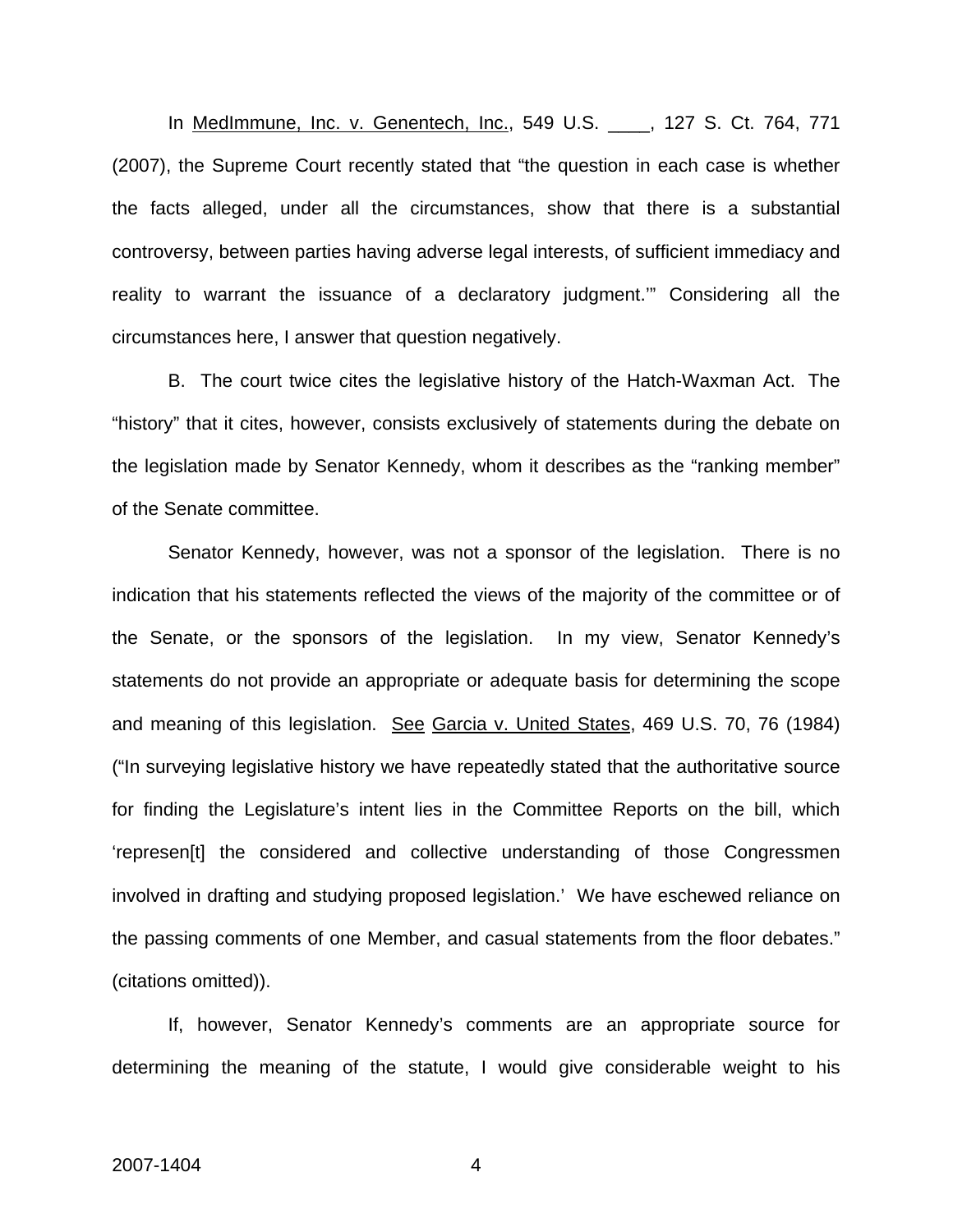statement quoted in footnote 14 of the court's opinion, that: "We believe that the only circumstance in which a case or controversy might not exist would arise in the rare circumstance in which the patent owner and brand drug company have given the generic applicant a covenant not to sue, or otherwise formally acknowledge that the generic applicant's drug does not infringe." I do not agree with the court that this statement "only emphasize[s] Congress's intent that that jurisdiction of federal courts to resolve CAPCs would extend to the limits of the Constitution."

 C. The court contends that its decision is appropriate and necessary to avoid a defeat of the objectives Congress sought to achieve in the Hatch-Waxman Act that, it concludes, would result from permitting a proprietary manufacturer to use covenants not to sue to preclude generic manufacturers from obtaining declaratory judgments on patent infringement and validity. To the extent that Congress may conclude that particular judicial interpretations of the Act thwart the purposes of the legislation, it is for Congress, not for this court, to make whatever changes in the Act it deems appropriate.

II

 Although I disagree with the court's substantive rulings, I agree with the court's apparent rejection of Forest's contention that Caraco's appeal was frivolous and seeking sanctions of therefor. The appeal presents important questions under the Hatch-Waxman Act that this court has not previously decided. Under no circumstances could the appeal fairly be characterized as frivolous. Indeed, it is difficult to see how an appeal in which the appellant prevails and the appellate court adopts its contentions could be so described.